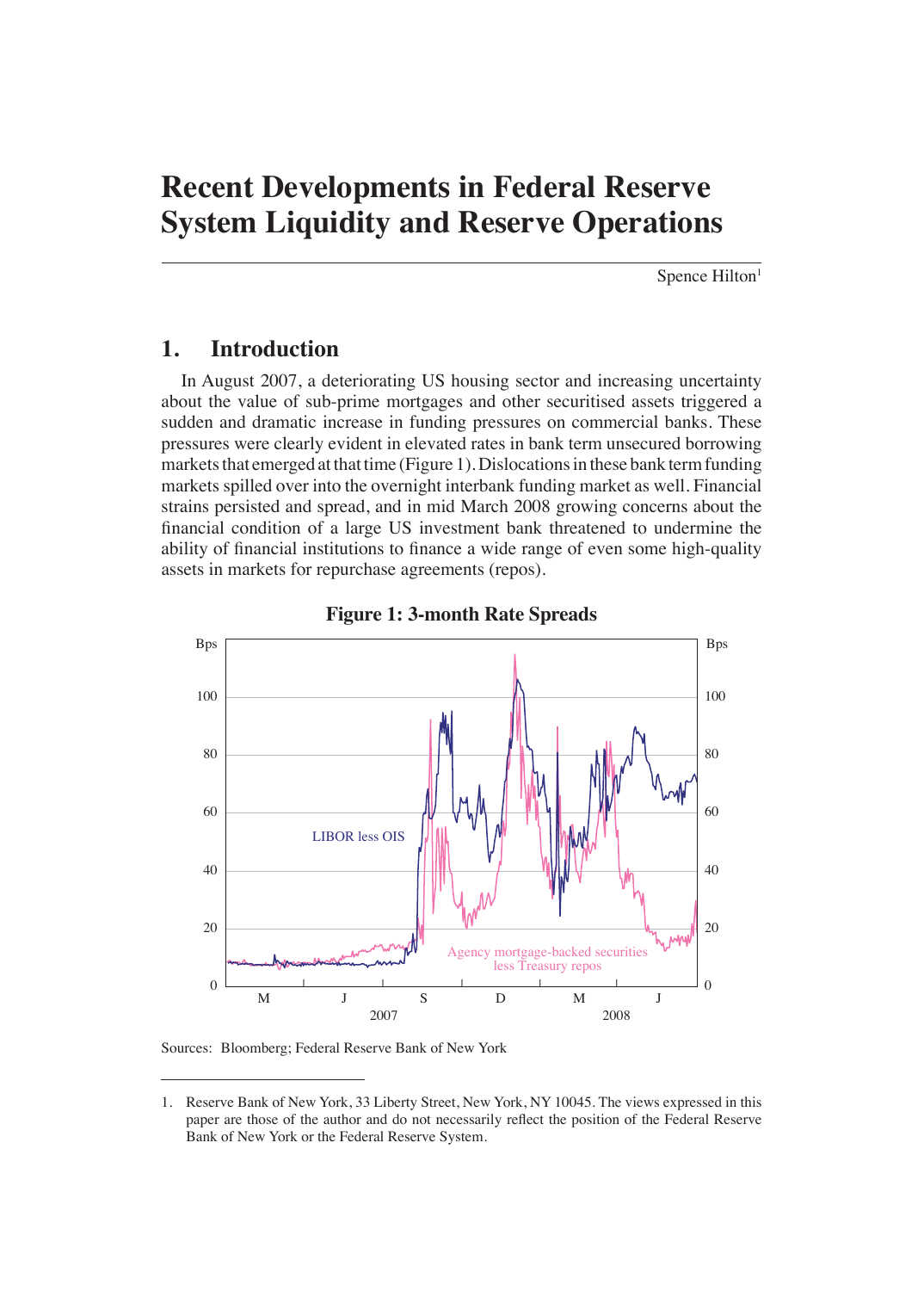The Federal Reserve System undertook a series of monetary policy actions to help address macroeconomic risks to the economy, including those linked to financial market strains. From September 2007 to April 2008, the Federal Open Market Committee (FOMC) reduced the target for the nominal overnight federal funds rate by 325 basis points. Alongside these monetary policy actions, the Federal Reserve undertook a series of initiatives aimed at improving market liquidity and overall market function. These arrangements allowed financial intermediaries to finance with the Federal Reserve, assets they could no longer finance as easily in the markets.

This paper reviews the impact that these new liquidity facilities and associated financial market strains had on the balance sheet of the Federal Reserve and on reserve operations over the period August 2007 through June 2008. It presents a comprehensive view of the implementation of monetary policy and the management of the balance sheet during this period, one that focuses on operational considerations and challenges. The paper is organised as follows. Section 2 outlines the features of the operating framework used to implement monetary policy that are most critical for understanding the responses and the challenges faced in managing liquidity since August 2007. Section 3 reviews the structure of new liquidity activities introduced since that time through June 2008, and examines their impact on reserve operations. Section 4 discusses the challenges faced in meeting the operating objective for the implementation of monetary policy – the overnight federal funds rate. Section 5 concludes with a discussion of some of the issues the Federal Reserve System will confront regarding liquidity and reserve operations going forward.

# **2. Monetary Policy Implementation Framework and Procedures**

The current institutional framework and the operating practices used by the Federal Reserve System to implement monetary policy are outlined in this section.<sup>2</sup> Components of the overall framework most critical for understanding the design of recent liquidity facilities and the operational challenges that the Federal Reserve has faced since August 2007 are highlighted.

## **2.1 Key elements of the current operating framework**

## *2.1.1 Operating objective*

The stance of US monetary policy is set by the FOMC in the form of an operating objective for open market operations. After each of its meetings, the FOMC issues

<sup>2.</sup> Detailed descriptions of the components of this operating framework are available from numerous sources, including various official Federal Reserve publications available on the websites of the Board of Governors (<http://www.federalreserve.gov/>) and the Federal Reserve Bank of New York (<http://www.newyorkfed.org/>). However, few integrated descriptions of the framework and operating procedures are available. One of the most comprehensive presentations can be found in Board of Governors of the Federal Reserve System (2005).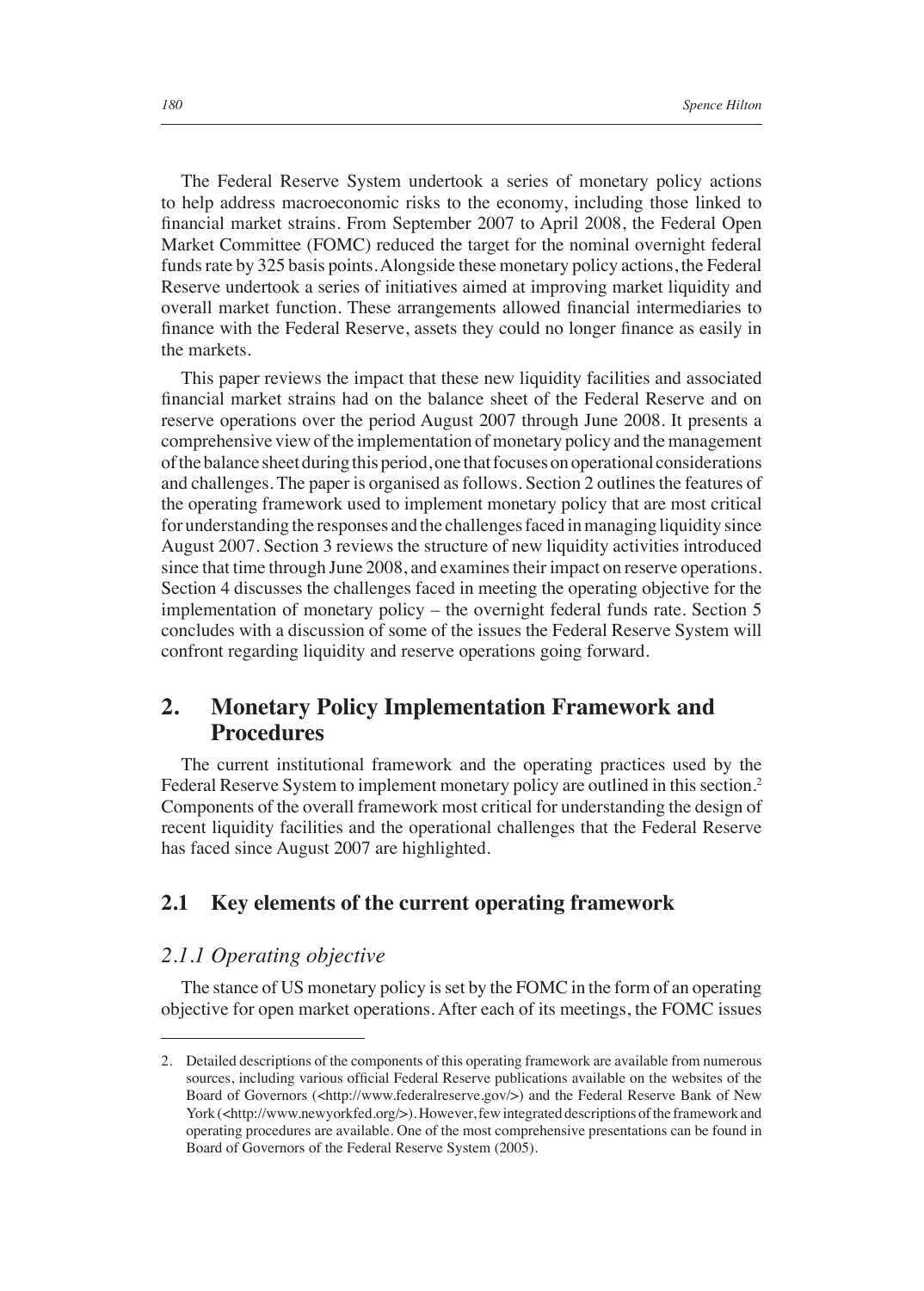a directive stating the operating objective to the Trading Desk (Desk) at the Federal Reserve Bank of New York (FRBNY), which the FOMC authorises to conduct open market operations for the System Open Market Account (SOMA).<sup>3</sup> For many years the operating objective has been a target for the federal funds rate, the overnight interest rate paid by commercial banks and other depository institutions operating in the United States on their unsecured borrowings from other banks and select entities.4 The minutes from the FOMC meeting of April 2008 read in part:

To further its long-run objectives, the Committee in the immediate future seeks conditions in reserve markets consistent with reducing the federal funds rate to an average of around 2 percent. (FOMC 2008)

To keep the federal funds rate around its target, the Desk uses open market operations to align the supply of balances held by depository institutions at Federal Reserve Banks (reserves) with estimates of demand.<sup>5</sup> The Desk's regular operating procedures are described below in Section 2.3, and how these procedures help to maintain the funds rate around the target is discussed in Section 4. Data on overnight transactions in this market are collected by the Desk from brokers who arrange most of the trades between larger banks, and these data are used to track how effectively this operating objective is met.

## *2.1.2 Reserve requirements and contractual clearing balance obligations*

Depository institutions are subject to reserve requirements assessed against their deposit liabilities. Only a narrow set of transaction deposits within the M1 monetary aggregate currently has a positive requirement. Reserve requirements must be satisfied every two-week reserve maintenance period in one of two ways: with cash held on a bank's premises or with balances held on deposit in an account at a district Federal Reserve Bank.<sup>6</sup> Federal Reserve Banks are not currently authorised to pay interest

<sup>3.</sup> The FRBNY manages SOMA on behalf of the Federal Reserve System. SOMA assets are allocated among, and reported on, the financial statements of the Federal Reserve Banks. Discount window loans are Federal Reserve Bank assets and not part of SOMA. Some decisions involve one or more entities within the Federal Reserve System: the Board of Governors, the individual Federal Reserve Banks, the FRBNY (transacting on behalf of SOMA) and/or the FOMC. These distinctions are important for understanding the structure of, and roles of, various entities comprising the Federal Reserve System. For the purposes of this paper and to facilitate readability, this discussion dispenses with these distinctions for the most part, and simply refers to the Federal Reserve or Federal Reserve System.

<sup>4.</sup> These borrowings are differentiated from the deposit liabilities of banks by being exempt from reserve requirements.

<sup>5.</sup> The term 'reserves' is used in a colloquial sense in this paper to refer to all balances held by depository institutions in their accounts at Federal Reserve Banks, whether used to satisfy reserve requirements, clearing balance obligations or held as excess reserves. As used in this paper, the term does not include banks' holdings of vault cash used to satisfy reserve requirements.

<sup>6.</sup> Some smaller depository institutions have a weekly maintenance period. Reserve requirements and the portion that is satisfied with cash holdings (vault cash) are calculated before the start of each reserve maintenance period.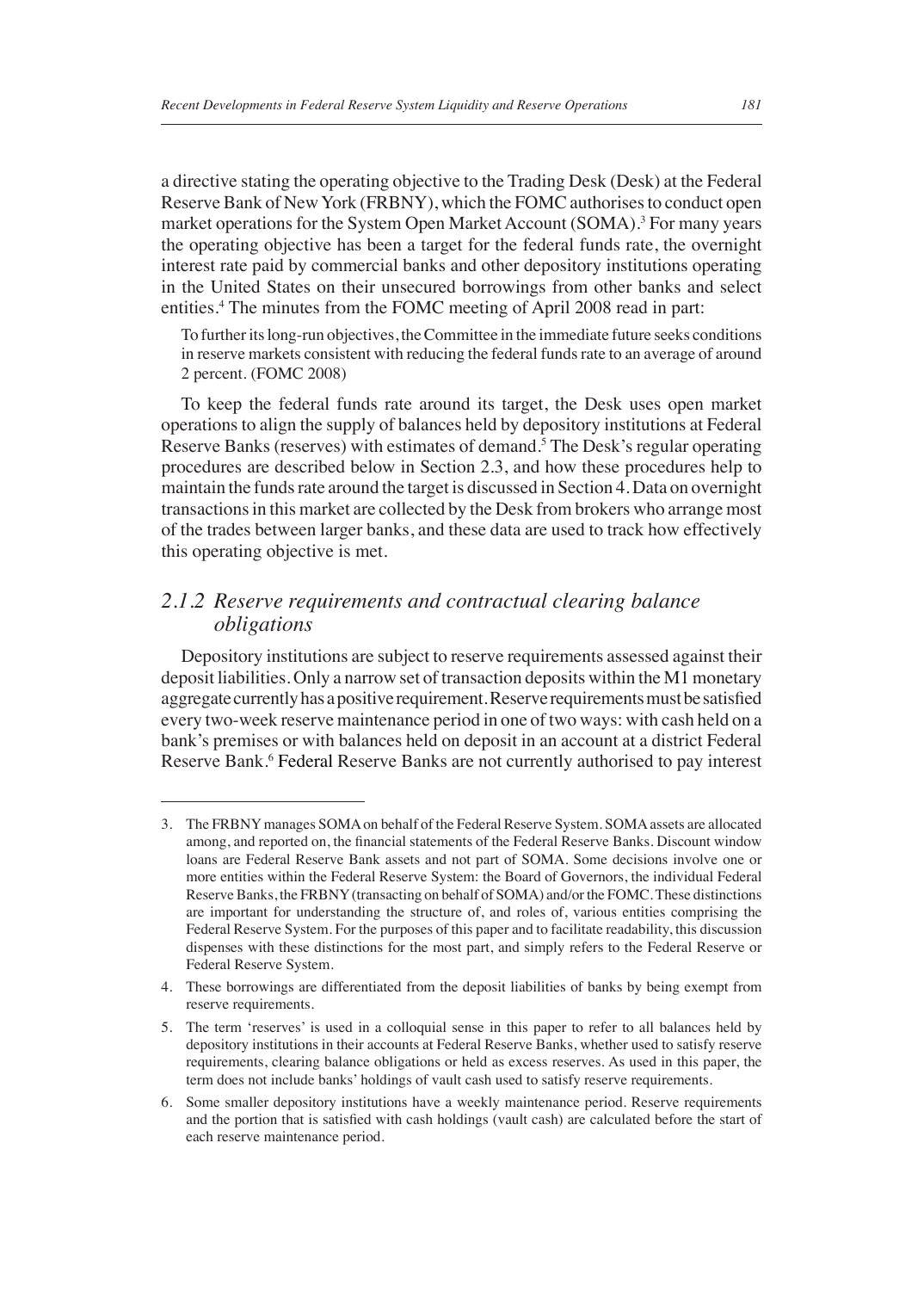on the balances held to satisfy reserve requirements. A bank may also contract with its district Federal Reserve Bank to have a clearing balance obligation, whereby the bank agrees to hold a specified level of balances in its Federal Reserve Bank account (Fed account), on average over a reserve maintenance period. A bank earns income credits on balances held to satisfy these obligations, at a rate linked to short-term market rates. But such income credits may only be used to offset charges for certain services offered by Federal Reserve Banks, thereby limiting their value.<sup>7</sup> Penalties apply if a bank has not accumulated enough balances over a two-week maintenance period to meet its reserve requirements and clearing balance obligations, or if it ends any day overdrawn in its Fed account.<sup>8</sup>

Binding requirements in the monetary policy implementation framework provide a basis for estimating reserve demand, and the ability of a bank to meet its requirements over a maintenance period on an average basis makes daily demand for reserves more elastic. However, aggregate total requirements to hold balances in a Fed account – reserve requirements less the portion satisfied with vault cash (called required reserve balances) plus clearing balance obligations – are relatively low by past historical measures (Figure 2). Required reserve balances fell dramatically in the 1990s as banks developed 'retail sweep programs' in order to evade these



**Figure 2: Requirements to Hold Reserve Balances**

Source: Federal Reserve Bank of New York

- 7. These charges include, for example, fees charged to banks by the Federal Reserve for use of its cheque-clearing services.
- 8. Banks have limited 'carryover privileges' from one maintenance period to the next for purposes of meeting their reserve requirements, and a clearing balance obligation may be satisfied within a narrow band.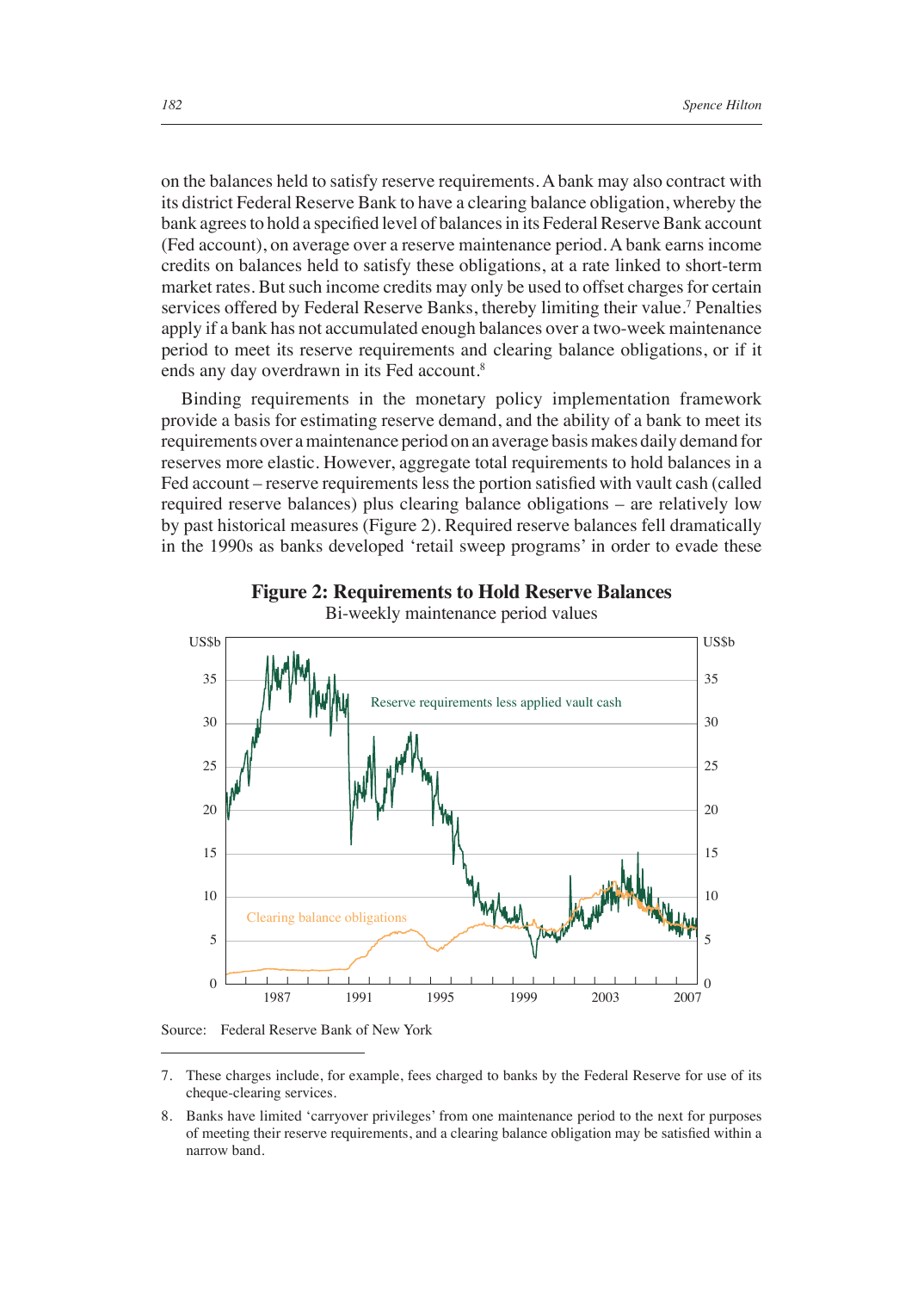requirements because they earn no interest.<sup>9</sup> Moreover, many large banks operating in the United States have a low level of reserve requirements because they have a relatively small base of transaction deposit liabilities, and few incur enough Federal Reserve service charges to warrant having a significant clearing balance obligation. As a result, aggregate total requirements provide limited protection against potential aggregate daily shocks to reserve supply, and many individual banks active in the interbank market have indicated that their total requirements are low when measured against the uncertainties they face every day about their payments flows.

## *2.1.3 Standing facilities10*

Banks that are in sound financial condition can borrow directly from their local Federal Reserve Bank through the primary credit facility (PCF) which is one of the regular discount window programs of the Federal Reserve Banks. From its inception to August 2007, loans were extended only for short terms, typically overnight, and the rate was set 100 basis points above the federal funds target.<sup>11</sup> As a general rule, a bank will utilise the PCF rather than incur the penalties associated with ending a day overdrawn in its Fed account or falling short of meeting its requirements at the conclusion of a maintenance period. However, individual banks have been observed paying rates in the market above the PCF rate, which is evidence of the stigma associated with PCF borrowing. Even so, the availability of PCF credit at a fi xed rate helps limit the upward pressure that can develop on the overnight federal funds rate. Federal Reserve Banks do not pay interest on excess reserves, so no corresponding facility is available to help set a floor on market rates.

# *2.1.4 Eligible assets and counterparties for monetary policy operations*

The *Federal Reserve Act* (FRA) limits the types of assets that the Federal Reserve may acquire through open market operations. In practice, these operations have been limited to transactions in US Government securities: Treasury debt and debt issued or fully guaranteed by US federal agencies, which includes agency mortgage-backed securities (agency MBS). Other types of securities eligible under the FRA would not support particularly large or variable open market operations. Counterparties to open market operations are the 'primary dealers' designated by the Desk. These institutions are active dealers in the government securities market, and they routinely finance large inventories of government securities through repo agreements in the market each day. In recent years, few primary dealers have been banks, although many have been part of a larger holding company that has included a banking organisation.

<sup>9.</sup> Also, reserve requirement ratios were cut in 1990 and 1992.

<sup>10.</sup> Use of the term 'standing facility' simply means that the facility is always available on pre-set terms, and it should not be read as suggesting that the Federal Reserve Bank extending credit does not have the discretion to decline to extend credit to the requesting institution.

<sup>11.</sup> The PCF was established in 2003 to replace the adjustment credit facility, which was administered differently although it served a similar general function.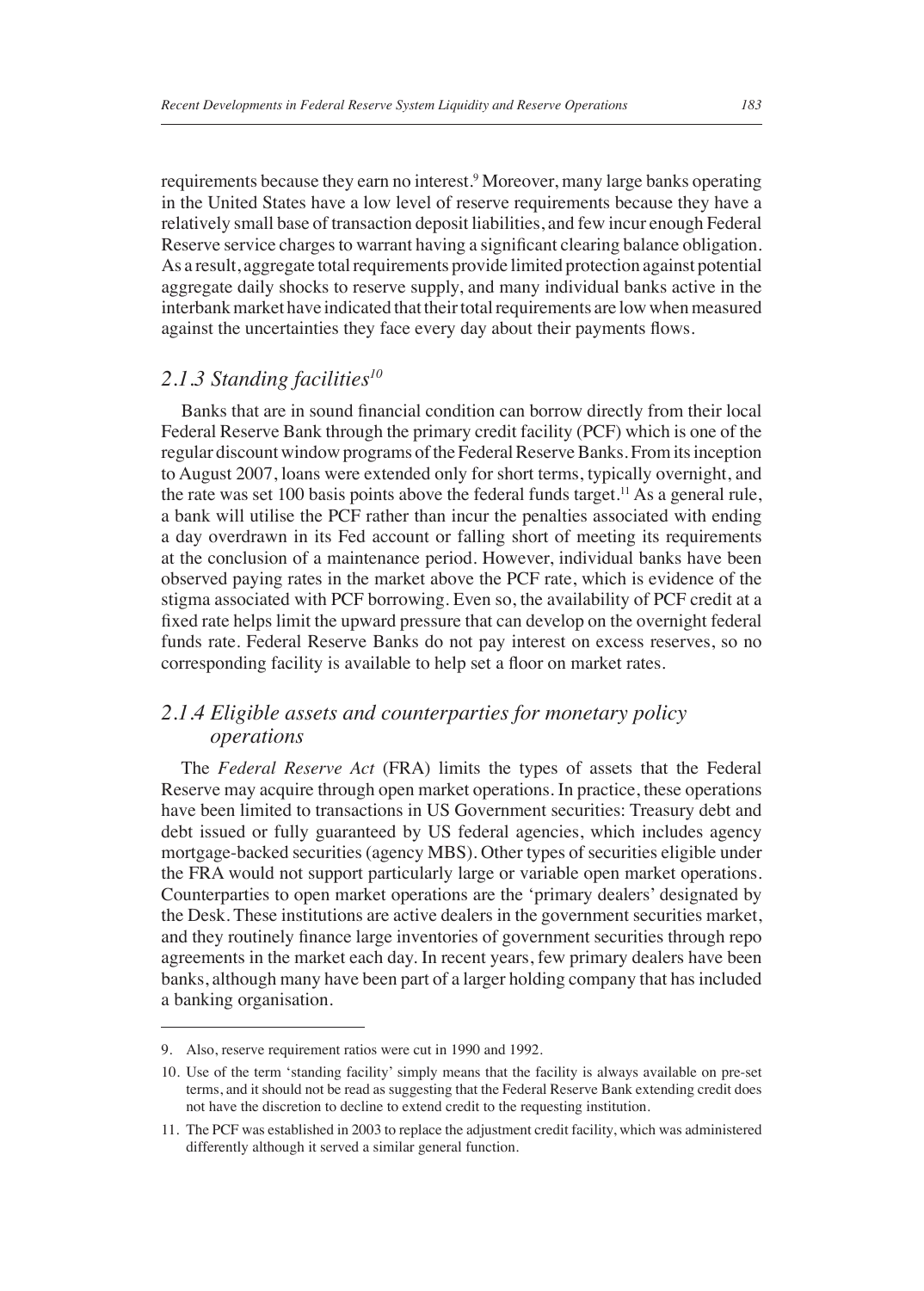Individual Federal Reserve Banks may extend loans on a collateralised basis to depository institutions through discount window facilities under terms and conditions set by the Board of Governors. The PCF is such a facility. Under the FRA, a wide variety of assets may be pledged as collateral against discount window loans, including government and private-sector securities, mortgages and consumer and commercial loans.12 In addition, under the FRA, in unusual and exigent circumstances, the Board of Governors may authorise Federal Reserve Banks to lend to non-depository institutions.<sup>13</sup> Such loans must be secured to the satisfaction of the lending Reserve Bank.

#### **2.2 Historical composition of the domestic portfolio**

The composition of the Federal Reserve System balance sheet on the eve of the onset of the financial market turmoil in August 2007 is representative of its structure for much of recent history to that point (Table 1). The total size of the portfolio of domestic financial assets held by the Federal Reserve mirrors the net value of autonomous factors on the balance sheet (liabilities less assets) and reserve balances. By far the single largest of these autonomous factors is Federal Reserve banknote liabilities. By comparison, the net value of all the other factors is very small.<sup>14</sup>

Assets acquired over the years through open market operations are divided between repos against government securities and outright holdings of US Treasury debt.15 The split between these two asset categories has been a function of historical volatility and uncertainty in autonomous factor movements, such as seasonal swings

| Table 1: Balance Sheet of the Federal Reserve System<br>8 August 2007, US\$ billion <sup>(a)</sup> |                                                                                                                                                                                                                                                                                                                                                                                                                                                      |     |                                      |     |  |  |  |
|----------------------------------------------------------------------------------------------------|------------------------------------------------------------------------------------------------------------------------------------------------------------------------------------------------------------------------------------------------------------------------------------------------------------------------------------------------------------------------------------------------------------------------------------------------------|-----|--------------------------------------|-----|--|--|--|
| Assets                                                                                             |                                                                                                                                                                                                                                                                                                                                                                                                                                                      |     | Liabilities and capital              |     |  |  |  |
| Treasury securities                                                                                |                                                                                                                                                                                                                                                                                                                                                                                                                                                      | 791 | Reserve balances of banks            |     |  |  |  |
| $of which - bills$                                                                                 |                                                                                                                                                                                                                                                                                                                                                                                                                                                      | 277 | 777<br>Federal Reserve banknotes     |     |  |  |  |
| Conventional repos                                                                                 |                                                                                                                                                                                                                                                                                                                                                                                                                                                      | 19  | Treasury deposits                    |     |  |  |  |
| PCF loans                                                                                          |                                                                                                                                                                                                                                                                                                                                                                                                                                                      | 0   | Other liabilities and capital        |     |  |  |  |
| Other assets                                                                                       |                                                                                                                                                                                                                                                                                                                                                                                                                                                      | 59  |                                      |     |  |  |  |
| <b>Total assets</b>                                                                                |                                                                                                                                                                                                                                                                                                                                                                                                                                                      | 869 | <b>Total liabilities and capital</b> | 869 |  |  |  |
| (a)                                                                                                | All values are averages for the week ended 8 August 2007 except the following: total assets,<br>total liabilities and capital, and Federal Reserve banknotes, which are values as of<br>8 August 2007; and other assets and other liabilities and capital, which are calculated as a<br>residual item for assets and liabilities and capital, respectively.<br>Source: Board of Governors of the Federal Reserve System, Federal Reserve Statistical |     |                                      |     |  |  |  |
|                                                                                                    | Release: H.4.1                                                                                                                                                                                                                                                                                                                                                                                                                                       |     |                                      |     |  |  |  |

12. Asset types currently accepted at the discount window are listed in Table 2.

13. This authority is found in Section 13(3) of the FRA.

15. The repos arranged by the Desk are reserve-adding operations.

<sup>14.</sup> Autonomous factors on the Federal Reserve's balance sheet that are the most difficult to predict on a daily basis include deposits of the US Treasury, the Federal Reserve Bank float, and overnight reverse repos offered as a short-term US dollar investment facility to foreign central banks with an account relationship with the FRBNY.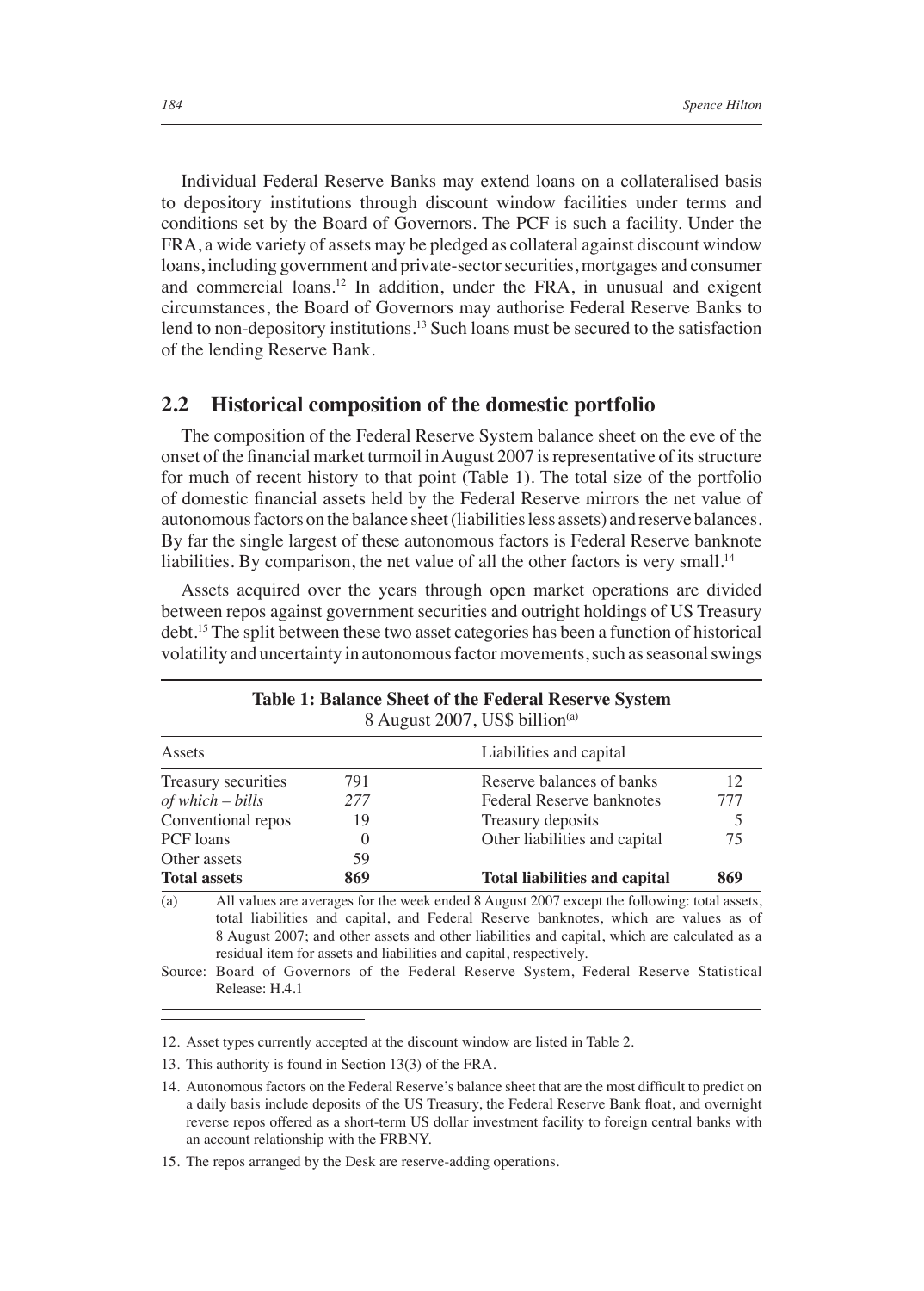in demand for Federal Reserve notes around major holidays, and reserve demand. In determining the appropriate size of total outright holdings, an objective has been to avoid a need for frequent temporary downward adjustments to outright holdings. This goal has been met largely by maintaining a layer of repos in the portfolio which acts as a shock absorber, adjusted up or down as needed in response to temporary movements in autonomous factors or reserve demands. Otherwise, outright holdings of Treasury securities generally have been preferred on the basis of their comparative safety, various operational considerations and a preference for limiting direct extensions of central bank credit to private market participants where not necessary.

Over time, most of the steady expansion of the portfolio of assets has been in outright holdings of Treasury securities and has been driven by a need to match growth in Federal Reserve banknote liabilities. An expansion of outright holdings is typically achieved by making direct purchases in the secondary market; the level of outright holdings can then be maintained by exchanging maturing holdings for newly issued Treasury debt at primary auctions.16 Reverse repos can be arranged in the market as needed to reduce reserve supply for temporary periods, but historically these operations have been infrequent.

The repos outstanding typically contain a mix of shorter-term maturities, which in recent years have ranged from overnight to 14 days, but occasionally longer. Historically, outright holdings of Treasury securities as a share of total available market supply have been disproportionately weighted towards bills – discount instruments with maturities of under one year.17 This structure was designed to provide liquidity in the event that a large-scale reduction in the portfolio was needed. Holdings of coupon securities have historically tended to be spread across the yield curve in proportions roughly corresponding to total outstanding Treasury issuance.

### **2.3 Traditional operating practices**

The Desk's approach for achieving its operating objective is predicated on the view that a 'neutral' supply of reserves – that is, a cumulative level provided over an entire maintenance period that allows all banks to meet their reserve requirements and clearing balance obligations with minimal levels of excess reserves – ordinarily is needed to maintain the overnight federal funds rate around its target.18 How this

<sup>16.</sup> Historically the Desk has also purchased Treasury securities directly from foreign central banks that have an account with the FRBNY. The Federal Reserve cannot increase its holdings of Treasury debt at primary auctions.

<sup>17.</sup> As at the end of 2006, the Federal Reserve held 18 per cent of all marketable Treasury debt outstanding, but this included 36 per cent of all Treasury bills outstanding.

<sup>18.</sup> Historically, smaller-sized depository institutions that do not have access to funding markets have demanded some level of excess reserves each day, as a source of liquidity to guard against reservedraining shocks. As a group, these smaller institutions have typically held between US\$1½ billion and US\$2 billion of reserves in excess of their requirements. This 'frictional' demand of smaller banks has largely proven to be insensitive to both daily trading conditions in the funds market and to the level of the funds target. The Desk must take account of this source of reserve demand in its daily calculations of reserve supply needed to maintain the funds rate around the target.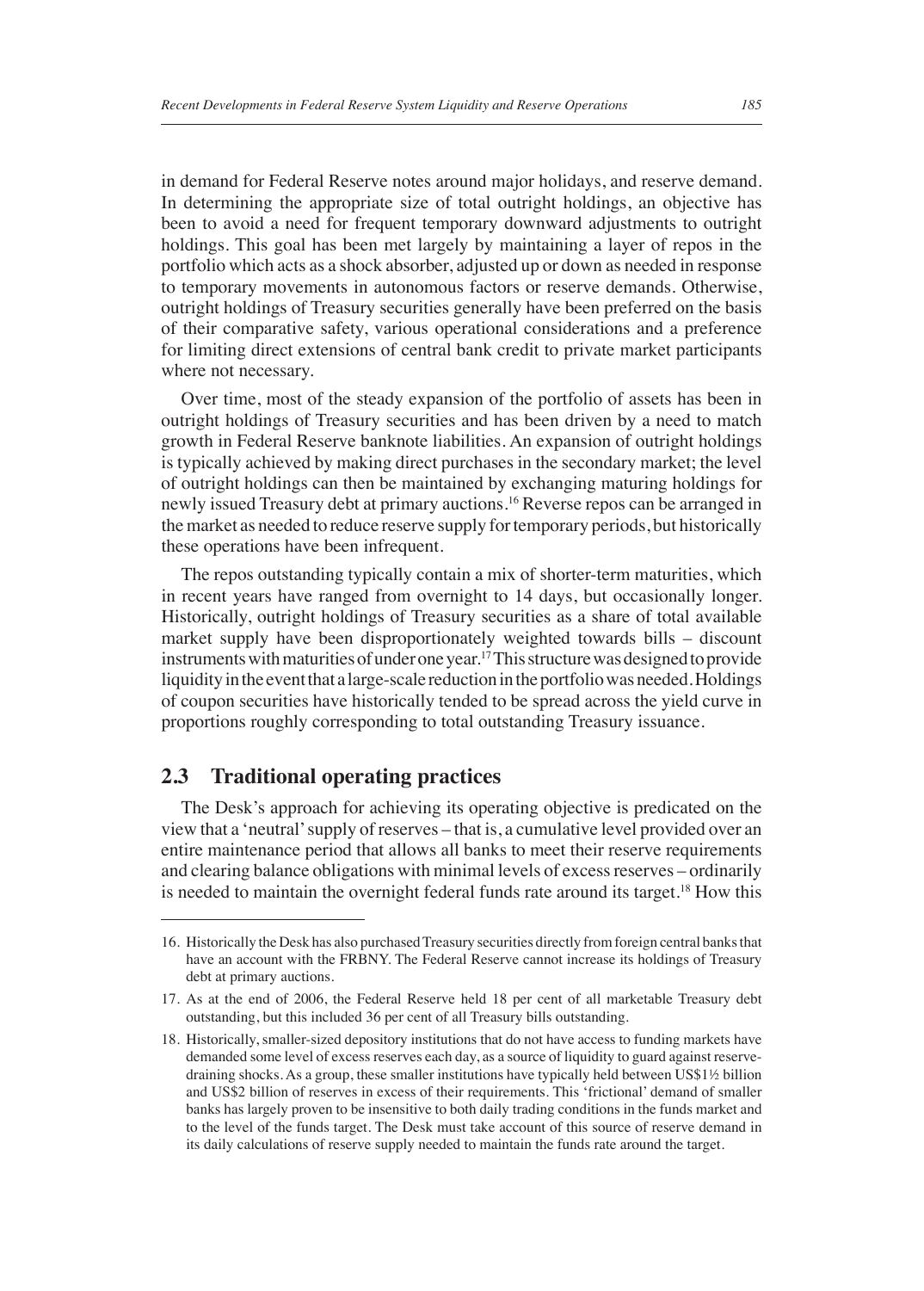approach helps foster this outcome is explored in more detail in Section 4. Because requirements and maintenance period rules provide banks scope to hold varying daily levels of reserves within a maintenance period, so long as requirements are met by the end of the period, the daily distribution of this neutral cumulative level of reserve supply can be of secondary importance. But in the US case, the overnight funds rate has proven to be sensitive to daily reserve supply patterns, because total requirements are low relative to the volatility and uncertainty surrounding even daily movements in factors affecting reserve supply. For this reason, the Desk must evaluate reserve supply and demand conditions closely every morning.<sup>19</sup> Marginal daily changes to reserve levels are most commonly made by adjusting up or down the level of shortterm repos outstanding, mostly using overnight operations, and the Desk typically intervenes in the morning when the repo market is most active.<sup>20</sup>

Rates on all the Desk's open market operations with primary dealers are determined by auction and are not directly tied to any official policy rate.<sup>21</sup> In practice, when it arranges its repos, the Desk collects bids from dealers in three distinct collateral buckets (called collateral 'tranches') for Treasury securities, agency debt and agency MBS.22 The rates on bids in different collateral tranches are normalised by subtracting from each bid rate a reference repo rate for the corresponding collateral type that is based on a survey of market rates performed by the Desk each morning. Each of the primary dealers designates one of two clearing banks, JPMorgan Chase or Bank of New York Mellon, as its correspondent bank for the purposes of cash and collateral management for the Desk's repos. Collateral held by the Federal Reserve against outstanding repos is maintained in securities accounts at the clearing banks operating under tri-party service agreements.23

The Desk also makes available to the primary dealers a portion of the Treasury securities that it holds in its portfolio by extending overnight loans of individual issues. The Desk offers to the dealers the opportunity to participate in securities lending auctions every day for specific Treasury issues, and dealers may participate at their discretion. These securities loans can help increase the market supply of individual issues that may be temporarily in high demand, thereby supporting the functioning of the Treasury market. Dealers must pledge other Treasury securities of their choosing as collateral on these loans, so these operations have no reserve impact.

<sup>19.</sup> Unlike many other central banks, the Federal Reserve does not publish its daily forecasts of reserves or autonomous factors.

<sup>20.</sup> The Desk rarely intervenes later in the day because of the absence of any additional definitive information about reserve factors and due to reduced liquidity in the repo market.

<sup>21.</sup> These operations are arranged over a proprietary electronic auction platform that links the Desk to the primary dealers.

<sup>22.</sup> For accepted propositions in the agency tranche, dealers also have the option to deliver Treasury collateral; and for the agency MBS tranche, dealers have the option to deliver either Treasury or agency debt.

<sup>23.</sup> The Desk first adopted tri-party collateral arrangements for its repos in 1999.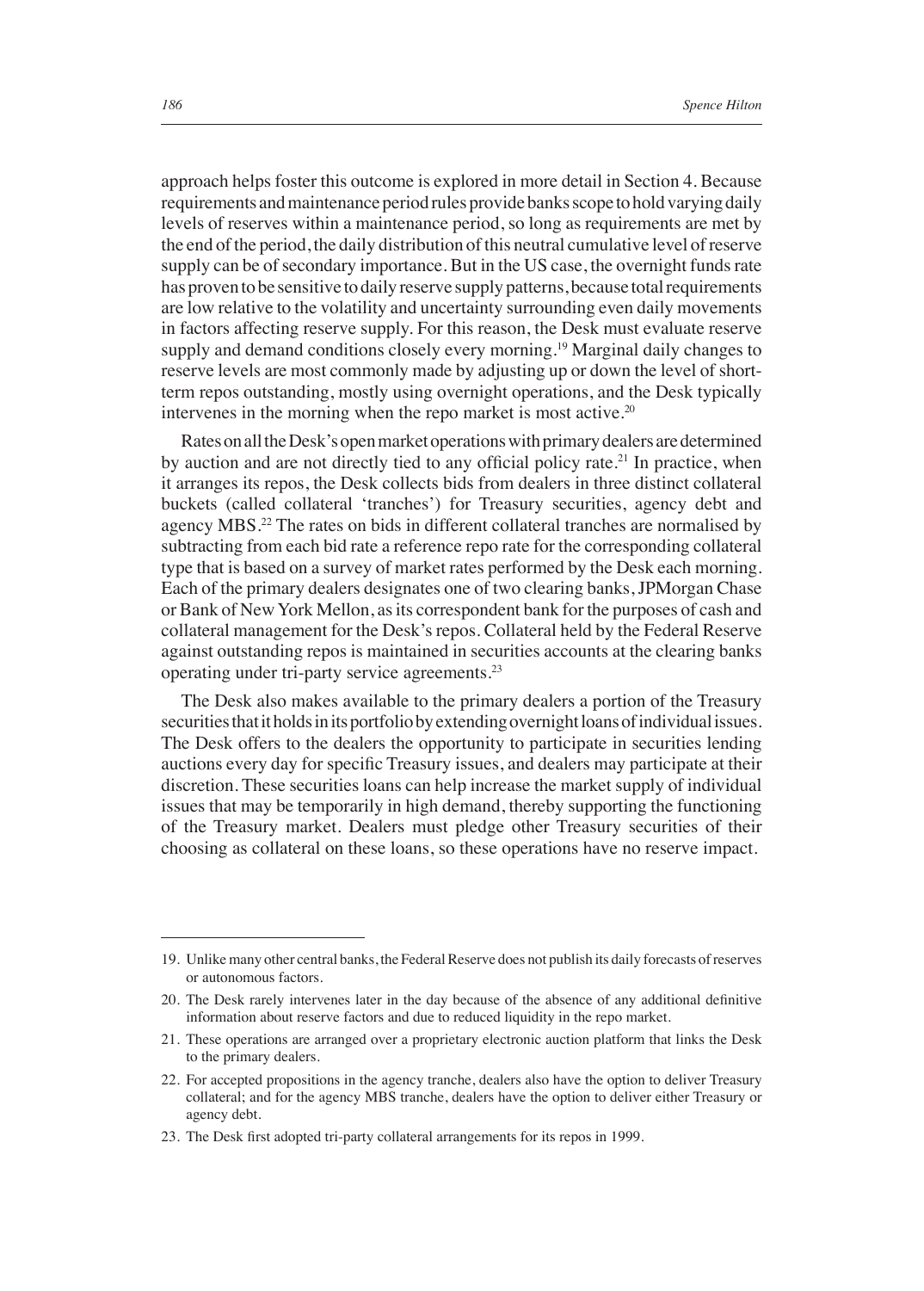# **3. New Federal Reserve Liquidity-providing Facilities**

In response to widespread financial market strains that emerged in August 2007, the Federal Reserve established several entirely new facilities to provide liquidity and made several important modifications to existing facilities and operations. This section begins with a listing of these new and revised facilities and activities, noting their critical and distinctive features. It ends with a review of how these new facilities have altered the balance sheet of the Federal Reserve and were coordinated with other reserve management operations.

# **3.1 Development of new liquidity arrangements**

Key liquidity innovations are listed below according to when they were first announced to the public. In some instances, new initiatives were coordinated with measures taken by other central banks to address related financial pressures in their jurisdictions.

- **On 17 August 2007**, the Board of Governors announced temporary changes to the PCF. It cut in half the spread between the PCF rate and the target federal funds rate, from its previous 100 basis points to 50 basis points. It also allowed for term loans of up to 30 days, renewable by the borrower. The rate spread was reduced further to 25 basis points and term loans extended to up to 90 days on 16 March 2008.
- **On 12 December 2007**, the Board of Governors approved the establishment of the term auction facility (TAF), providing for auctions of term loans to depository institutions. The first such auction was scheduled for 17 December, and in general, auctions of 28-day term loans through this discount window facility were to be arranged on a bi-weekly basis. Initial auction sizes were US\$20 billion, but these were gradually increased in subsequent months.

 Also on 12 December, the FOMC announced the establishment of temporary reciprocal currency arrangements (swap lines) with the European Central Bank (ECB) and the Swiss National Bank (SNB), to provide US dollars in amounts of up to US\$20 billion and US\$4 billion to the ECB and SNB, respectively, for a period of up to six months, for lending to depository institutions in their jurisdictions. On 11 March 2008, the FOMC increased these swap lines and extended their term. In general, the lending of these funds by the ECB and SNB was linked to TAF auctions held by the Federal Reserve.

• **On 7 March 2008**, the Federal Reserve announced it would initiate a series of 28-day term repo transactions, expected to cumulate eventually to as much as US\$100 billion. On all accepted propositions, dealers could freely submit any type of collateral eligible for the Desk's conventional repos – Treasury, agency debt, or agency MBS. It was expected that most collateral actually delivered on these single-tranche repos would be agency MBS, because financing rates in the market for this collateral are normally higher than rates for the other eligible collateral types.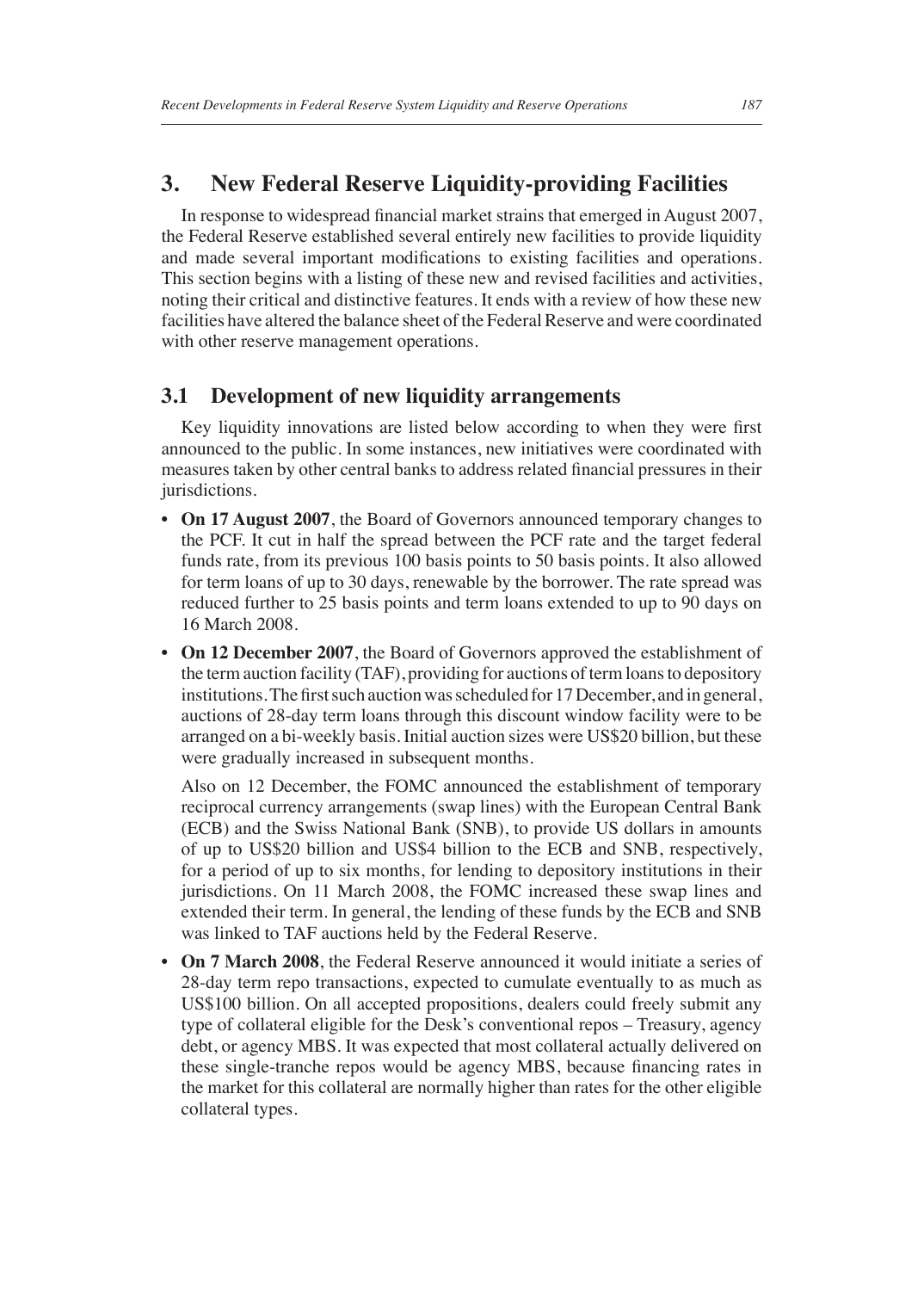- **On 11 March 2008**, the Federal Reserve announced an expansion of its securities lending program with the creation of the term securities lending facility (TSLF). Under the TSLF the Fed would lend up to US\$200 billion (par values) of Treasury securities in its portfolio to the primary dealers, secured for a term of 28 days by a pledge of other securities, including collateral eligible on open market operations (OMO) and top-rated private-label MBS. Weekly auctions began on 27 March. Subsequent adjustments were made to the pool of eligible collateral.
- **On 16 March 2008**, the Board of Governors announced it had authorised the Federal Reserve Bank of New York to create the primary dealer credit facility (PDCF), for a period of at least six months, to provide overnight loans to the primary dealers against a broad range of investment-grade securities. The PDCF rate was set equal to the PCF rate, with additional back-end fees tied to the frequency of use.

 The establishment of the PDCF was preceded by a decision on 14 March to extend an overnight loan to JPMorgan Chase, so that JPMorgan Chase could in turn lend that money to Bear Stearns. Also on 16 March, the FRBNY, with the Board's approval, agreed in principle to provide up to US\$30 billion in financing to facilitate JPMorgan's purchase of Bear Stearns, with terms and the structure of the financing to be finalised later.

These initiatives were aimed at improving market liquidity and functioning in ways that the Federal Reserve's normal liquidity operations could not, by allowing financial intermediaries, some of whom lacked discount window access on a routine basis, to finance assets with the Federal Reserve which they could no longer finance as easily in the markets. In this way these liquidity facilities could reduce the need for those institutions to take the types of actions which could amplify market pressures, such as selling other assets into distressed markets or withdrawing credit lines extended to other financial institutions.

Although all these various innovations were aimed at addressing turmoil in financial markets, they were structured differently from one another in terms of counterparties, eligible collateral for lending, whether they operated as discretionary or standing facilities, in their collateral management and other operational mechanisms, and in their statutory basis. Some key structural differences between four of these facilities are highlighted in Table  $2.^{24}$  In establishing these new lending facilities, key features of the infrastructure for existing operations and lending activities were used, to facilitate their rapid and effective deployment. The TAF was established under existing discount window authority for lending to depository institutions, and it adopted the same collateral conventions and administrative arrangements in place for PCF and other discount window programs. But entirely new auction procedures involving a potentially large number of banking institutions and all 12 district Federal Reserve Banks had to be developed. The single-tranche term repos involved a very minor tweaking of conventional repo operations. The TSLF built on the existing securities lending arrangements that have been available to

<sup>24.</sup> More detailed descriptions of these programs and their functioning can be found at 'Understanding the Recent Changes to Federal Reserve Liquidity Provision' (<http://www.newyorkfed.org/markets/ Understanding\_Fed\_Lending.html>) and on related links on the public website of the FRBNY.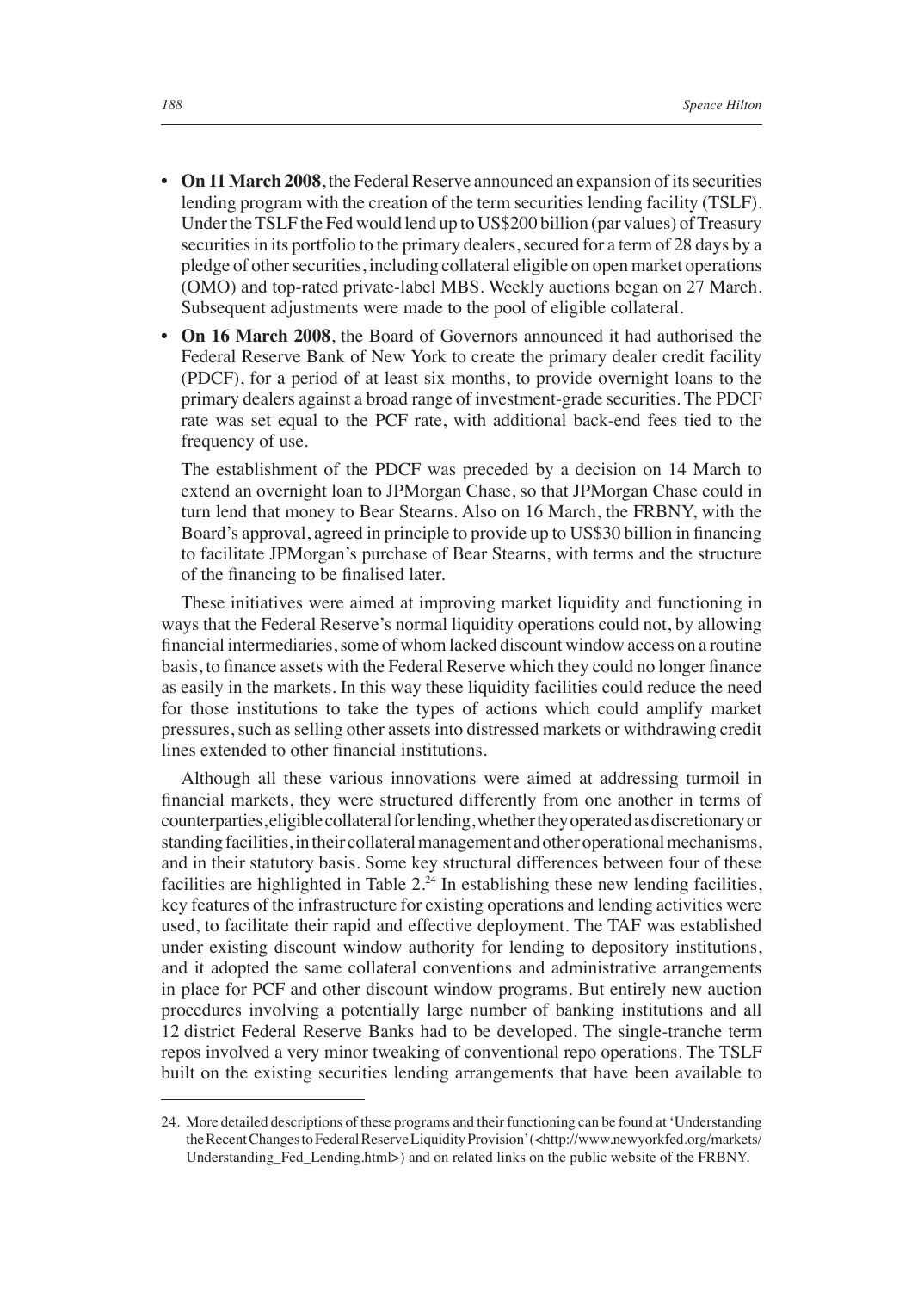| Table 2: Summary Features of Select Liquidity Facilities <sup>(a)</sup> |                                                                                                                                                                |                                                                                                                                                                                                                                                                                                            |                                                                                 |                                                                              |  |  |  |
|-------------------------------------------------------------------------|----------------------------------------------------------------------------------------------------------------------------------------------------------------|------------------------------------------------------------------------------------------------------------------------------------------------------------------------------------------------------------------------------------------------------------------------------------------------------------|---------------------------------------------------------------------------------|------------------------------------------------------------------------------|--|--|--|
|                                                                         | <b>PCF</b>                                                                                                                                                     | <b>TAF</b>                                                                                                                                                                                                                                                                                                 | <b>TSLF</b>                                                                     | <b>PDCF</b>                                                                  |  |  |  |
| Counterparties                                                          | Depository<br>institutions                                                                                                                                     | Depository<br>institutions                                                                                                                                                                                                                                                                                 | Primary dealers                                                                 | Primary dealers                                                              |  |  |  |
| Credit<br>allocation                                                    | Standing<br>facility for<br>overnight and<br>term loans                                                                                                        | Discretionary<br>auctions of 28-<br>day term loans                                                                                                                                                                                                                                                         | Discretionary<br>auctions of 28-<br>day term loans<br>of Treasury<br>securities | <b>Standing facility</b><br>for overnight<br>loans                           |  |  |  |
| Eligible<br>collateral                                                  | loans.                                                                                                                                                         | Discount window collateral,<br>including: broad range of AAA-<br>rated debt securities: OMO-<br>eligible collateral; money market<br>instruments; foreign government<br>securities; foreign-denominated<br>corporate and municipal<br>securities; and residential real<br>estate, commercial, and consumer |                                                                                 | Broad range<br>of investment-<br>grade debt<br>securities                    |  |  |  |
| Collateral<br>management                                                | Loans are extended against<br>pools of collateral maintained by<br><b>Federal Reserve Banks</b>                                                                |                                                                                                                                                                                                                                                                                                            | Collateral is held in accounts at<br>tri-party service agents                   |                                                                              |  |  |  |
| Comments                                                                | Rate reduced<br>to 50 bps over<br>target funds<br>rate then to<br>25 bps over<br>target funds<br>rate. Loan<br>terms extended<br>to 30 days then<br>to 90 days | ECB and SNB<br>lent US dollars<br>acquired<br>through<br>currency swaps<br>on similar<br>terms                                                                                                                                                                                                             | Reserve neutral                                                                 | Same rate as<br>PCF, with<br>back-end<br>fees tied to<br>frequency of<br>use |  |  |  |

(a) Summary features are intended to be general descriptions; exceptions may apply. Source: Federal Reserve Bank of New York

the primary dealers for many years, including use of the same electronic auction platform used by the Desk to arrange conventional open market operations with the dealers and existing securities lending legal agreements between the FRBNY and the primary dealers, which have had some slight modifications. But it required developing new tri-party settlement arrangements between the Desk, the primary dealers and the two clearing banks to manage the collateral exchange and to include new collateral types not accepted under the Desk's tri-party repos.<sup>25</sup> For the PDCF, new tri-party settlement arrangements were also established for securing loans, and

<sup>25.</sup> Securities loaned and received as collateral under the ordinary securities lending program do not utilise tri-party collateral arrangements.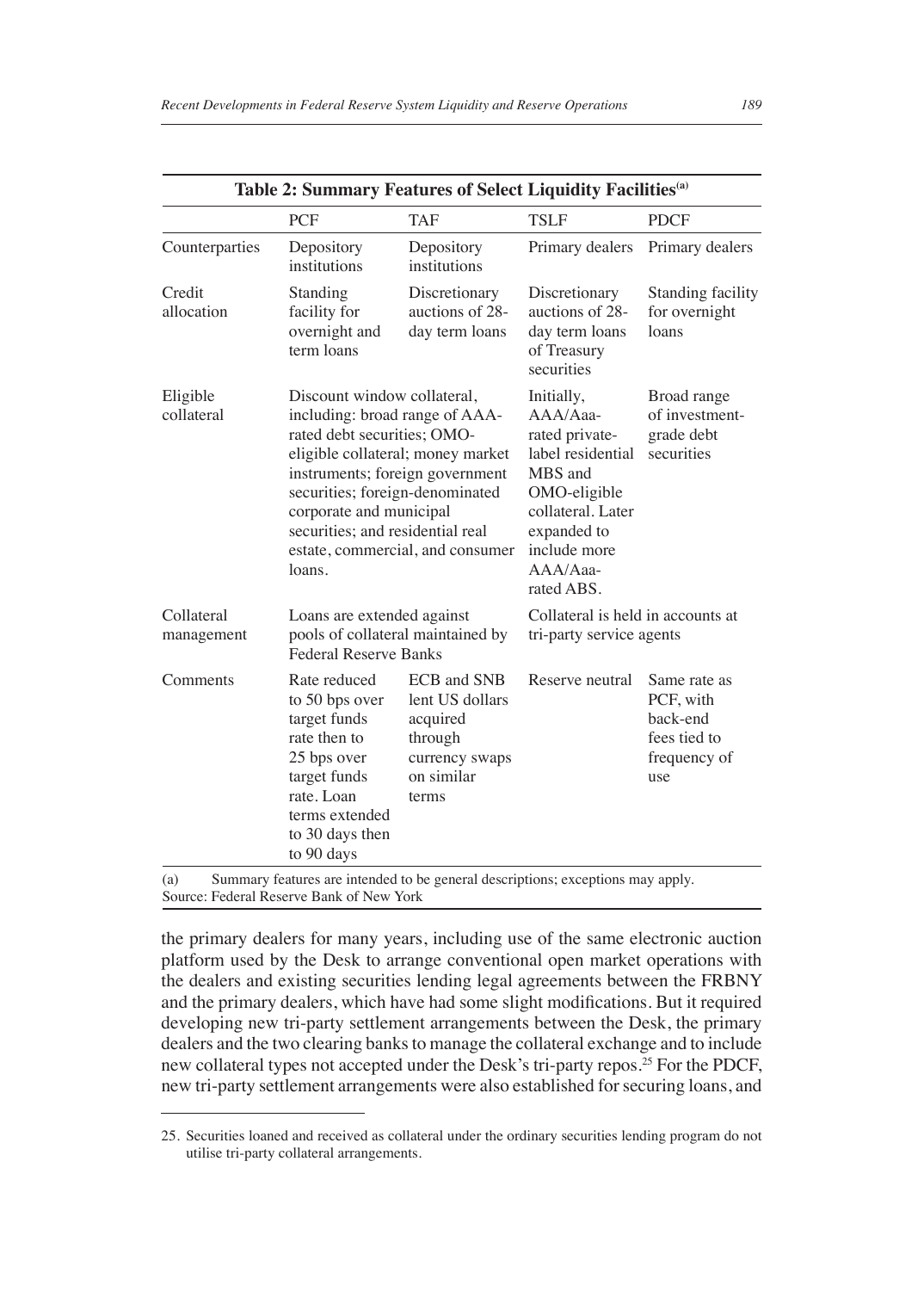new procedures were developed for dealers to communicate loan requests through their clearing bank to the FRBNY discount window.26

## **3.2 Reserve management and portfolio implications of new liquidity arrangements**

## *3.2.1 Reserve neutrality and asset maturity*

The large scale on which these new liquidity facilities were deployed had equally sizable implications for the structure of the portfolio of financial assets on the balance sheet of the Federal Reserve and for open market operations. Throughout this period, with one notable exception discussed in Section 4, the Desk adhered to its standard operating practice of providing a level of reserves consistent with requirements in each maintenance period. There is little evidence that maintenance period demand for excess reserves changed in any significant way as a result of developments in broader financial markets, nor does the level of total requirements seem to have been substantially impacted. Furthermore, underlying levels of autonomous factors, such as banknotes in circulation, were largely unaffected. Consequently, the cumulative build-up in TAF loans outstanding, swap lines drawn down by the ECB and SNB, the expansion of single-tranche repos, and greater use of standing facilities (PDCF and the PCF) were offset largely via a reduction in the stock of Treasury securities held outright in the portfolio. Conventional three-tranche repos were adjusted as needed to facilitate daily reserve management and to bridge gaps between periods of growing use of new liquidity facilities and reductions in outright holdings of Treasury securities. Temporary reserve-draining reverse repos were seldom used. Thus, all these new liquidity arrangements involved a comparable increase in the supply of Treasury securities broadly held by investors, at least implicitly, even if these increases were achieved through separate operations. The TSLF, by design, was reserve neutral and required no offsetting operations to sterilise any reserve effects. But this facility did place a claim on Treasury securities in the portfolio and increased the available supply of these securities in the market as a direct result of its operation.<sup>27</sup>

The maturity structures chosen for the new liquidity operations reflected a balance of considerations, foremost being a desire to influence conditions in term funding

<sup>26.</sup> Credit extended through the PDCF takes the form of repos, but in this paper these extensions will be described as loans.

<sup>27.</sup> The means by which the increased supply of Treasury securities was distributed across investors in the market varied depending on the type of operation used to reduce Treasury holdings in the portfolio. For outright sales, primary dealers would have been the initial holders of increased Treasury securities. For redemptions that the Treasury offset by issuing more securities to the public, again most of the increased supply would initially have been held by the primary dealers who are the largest bidders at primary auctions. However, in both these cases the dealers would then have been free to distribute these securities to their customers. In contrast, with the TSLF the Treasury securities lent to the primary dealers had to remain within the dealer's tri-party clearing bank, and so they remained on the balance sheet of the borrowing dealer who could then use them as collateral to borrow in the tri-party repo market.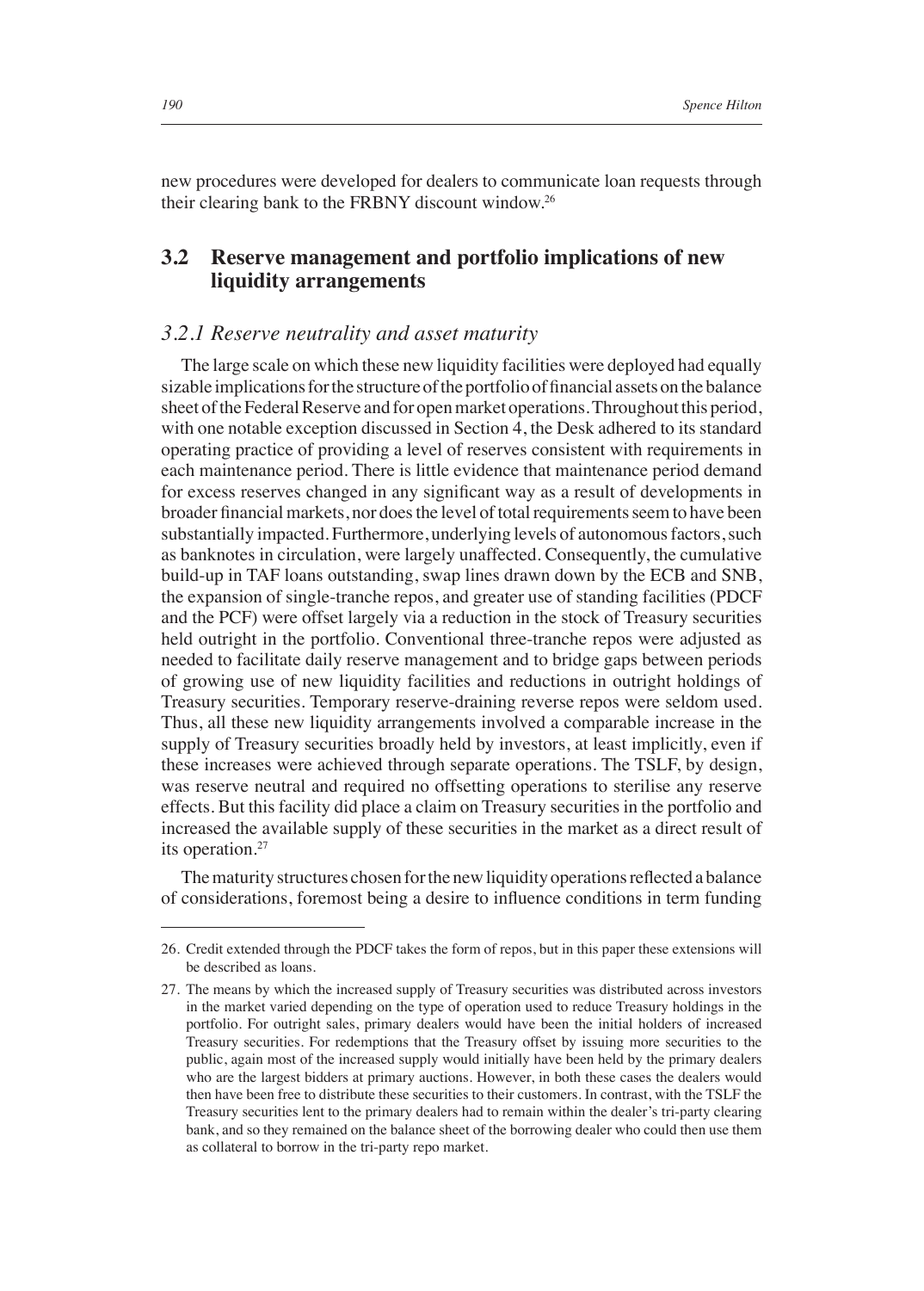markets where stress was most apparent. But collateral and risk management implications for the Federal Reserve also influenced the maturity choice. It was believed that a program's effectiveness as a backup source of liquidity in term markets would be derived not just from the maturity of the operations themselves, but also from the commitment to maintain a facility for as long as needed. As the offset to most new liquidity operations was a reduction in outright holdings of Treasury securities that carried various maturities, a change in the maturity structure of the assets in the portfolio was not itself the principal objective. Instead, these liquidity innovations relied for their effectiveness primarily on a shift in collateral and counterparties for Federal Reserve extensions of credit.

#### *3.2.2 Open market operations and reserve uncertainty*

From their historical peak of US\$791 billion, between August 2007 and June 2008 outright holdings by the Federal Reserve of Treasury securities fell by nearly US\$300 billion, with much of that decline concentrated after mid March.<sup>28</sup> Most of this reduction, US\$159 billion, was achieved by redeeming holdings of Treasury bills when they matured rather than replacing them with newly issued debt at primary auctions.<sup>29</sup> But the size and timing of maturing holdings did not always align with portfolio needs.<sup>30</sup> For this reason, and given other objectives for the composition of outright holdings, the Desk also sold US\$89 billion of Treasury bills and US\$55 billion of Treasury coupon securities outright in the market. These constituted the first outright sales of Treasury securities from the portfolio since the years 1989–1991, when the Federal Reserve was intervening in foreign exchange markets to purchase foreign-denominated assets, and the first sales ever of coupon securities in the market. At the same time, an additional US\$200 billion of Treasury holdings was earmarked for possible lending through the TSLF, making these securities unavailable for other purposes.<sup>31</sup> Altogether, the level of unencumbered outright holdings of Treasury securities fell some US\$500 billion from August 2007 to June 2008, to a level of roughly US\$300 billion, and holdings of bills were nearly exhausted (Table 3 and Figure 3).<sup>32</sup>

<sup>28.</sup> All references to Treasury holdings in this paper are for par values unless otherwise indicated.

<sup>29.</sup> In August 2007, US\$3 billion of maturing Treasury coupon securities in the portfolio were redeemed, for reasons having to do with portfolio limits on holdings of individual securities and unrelated to financial market turmoil.

<sup>30.</sup> And logistically, the lag between when a portfolio decision is made and when the reserve effect is felt is longer in the case of redemptions than for outright sales of Treasury securities.

<sup>31.</sup> At their peak during this period, the par value of Treasury securities lent under the TSLF was US\$159 billion. For its tri-party collateral arrangements, the Desk has the flexibility to substitute daily the specific Treasury securities it lends through the TSLF on outstanding term agreements.

<sup>32.</sup> The level of unencumbered outright holdings was actually somewhat smaller than this. About US\$40 billion of Treasury securities must be set aside every day to collateralise overnight reverse repos arranged between the FRBNY and foreign central banks that maintain US dollar holdings at the FRBNY. Moreover, the Desk preserves some holdings of more recently auctioned Treasury coupon securities so that they will be available to loan through its regular securities lending program to meet potentially high demand.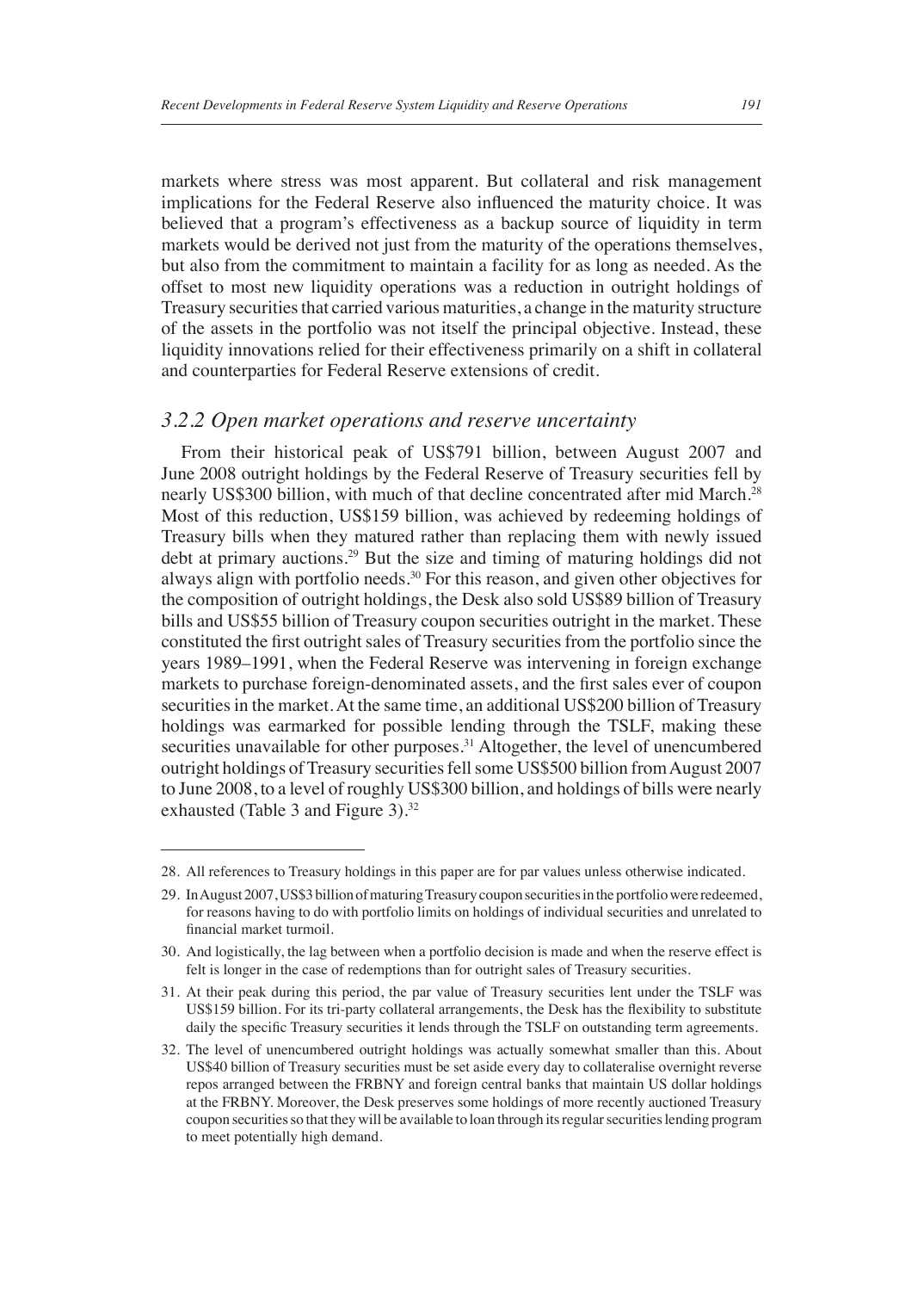| <b>Assets</b>                    |                | Liabilities and capital     |     |  |  |
|----------------------------------|----------------|-----------------------------|-----|--|--|
| Treasury securities              | 479            | Reserve balances of banks   | 21  |  |  |
| $of which - bills$               | 22             | Federal Reserve banknotes   | 795 |  |  |
| $-$ sent through the TSLF        | 104            | Treasury deposits           | 5   |  |  |
| Conventional repos               | 30             | Other liabilities & capital | 85  |  |  |
| Single-tranche 28-day term repos | 80             |                             |     |  |  |
| TAF loans                        | 150            |                             |     |  |  |
| Currency swaps                   | 62             |                             |     |  |  |
| <b>PDCF</b> loans                | $\overline{c}$ |                             |     |  |  |
| PCF loans                        | 15             |                             |     |  |  |
| Maiden Lane LLC                  | 29             |                             |     |  |  |
| Other assets                     | 59             |                             |     |  |  |
| <b>Total assets</b>              | 906            | Total liabilities & capital | 906 |  |  |

#### **Table 3: Balance Sheet of the Federal Reserve System** 2 July 2008, US\$ billion<sup>(a)</sup>

(a) All values are averages for the week ended 2 July 2008 except the following: total assets, total liabilities and capital, and Federal Reserve banknotes, which are values as of 2 July 2008; and other assets and other liabilities and capital, which are calculated as a residual item for assets and liabilities and capital, respectively.

Source: Board of Governors of the Federal Reserve System, Federal Reserve Statistical Release: H.4.1

**Figure 3: Federal Reserve Domestic Financial Assets**

Weekly averages



Sources: Board of Governors of the Federal Reserve System, Federal Reserve Statistical Release: H.4.1; Federal Reserve Bank of New York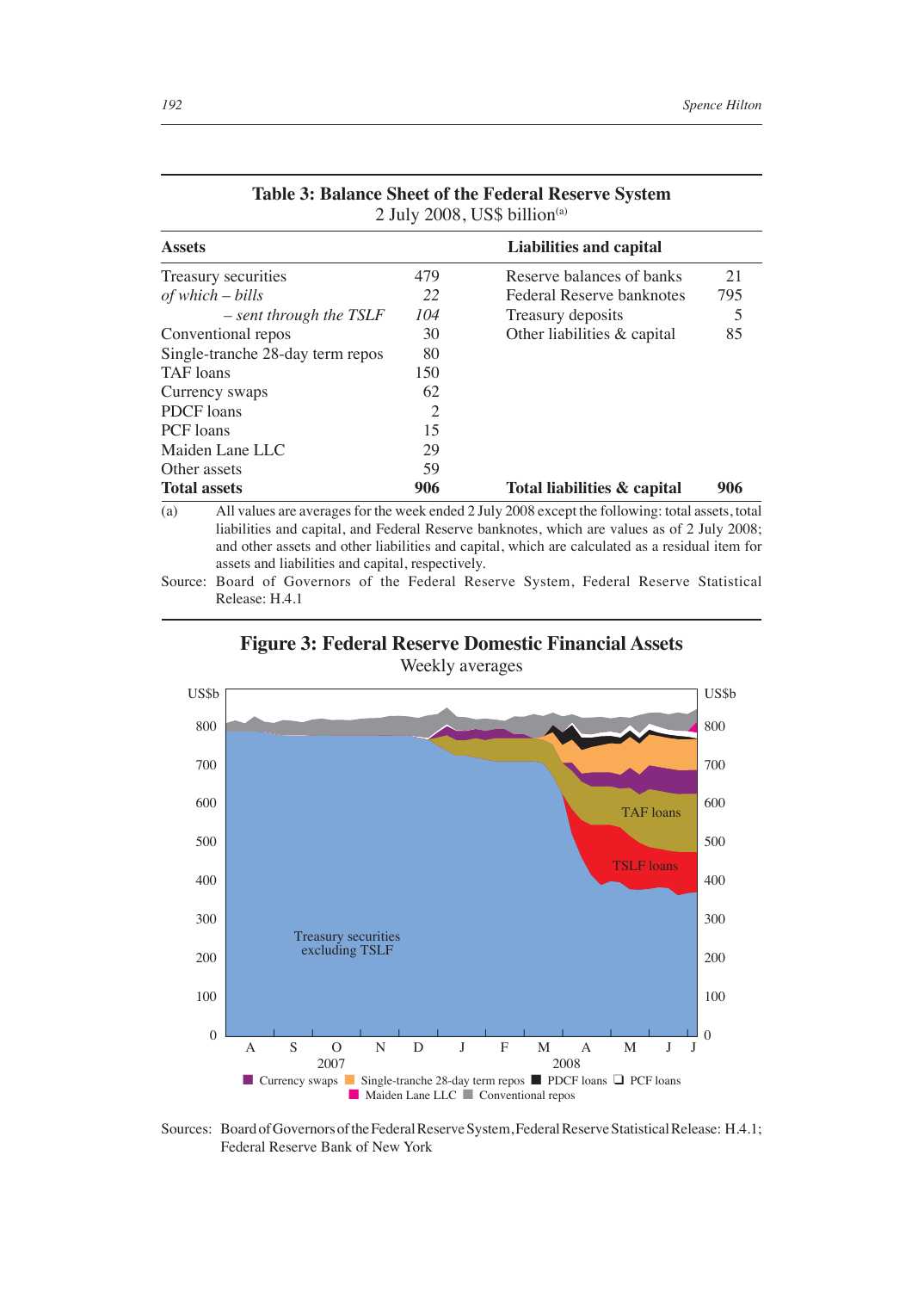Although the need to reduce outright holdings was large and concentrated in a relatively short timeframe, planning for the necessary open market operations was facilitated by the fact that many of the new lending operations – TAF auctions, currency swaps, single-tranche repos – were discretionary activities with pre-set amounts. Each operation was planned some time in advance and each had some delay between its auction and settlement dates, and the TSLF was reserve neutral by design. As a result, on no day was the Desk unable to arrange the level of open market operations necessary to provide the level of reserves it estimated was required to achieve the operating objective for the overnight federal funds rate. But the PDCF and revamped PCF are standing facilities that require no advance notification and have no settlement lag, and term PCF loans may also be extinguished early at the borrower's initiative without penalty. This feature of these facilities did make daily estimates of reserve supply more uncertain and presented a challenge to daily reserve management, which is described in Section 4. At their peak, PDCF loans and term loans extended through the PCF were well below amounts that were extended through the other new liquidity facilities, but the PDCF and PCF carry a contingent reserve exposure that would be difficult to anticipate and potentially large.<sup>33</sup>

# **4. Challenges Meeting the Operating Objective**

This section describes how the operating framework and the Desk's daily procedures help to maintain the overnight federal funds rate around its target as well as the normal daily rate dynamics in this market. Challenges meeting the operating objective and in daily reserve management since August 2007 are also presented.

## **4.1 Federal funds rate control and rate behaviours under normal conditions**

The daily operating procedures described in Section 2.3 are aimed at maintaining the overnight federal funds rate around its target. Under this framework, if reserve balances for the maintenance period are too far above requirements, then lenders will push rates down as far as the rate paid on excess reserves (0 per cent). Similarly, if balances are not sufficient to allow banks to meet their total requirements for the maintenance period or to avoid overdrafts at the end of any day, then borrowers will bid up market rates to the level of the PCF rate (or higher where there is a stigma associated with PCF borrowing). However, maintaining the overnight rate around a level in between those two extremes rests primarily on the ability to shape the interest rate expectations of participants operating in this market.

<sup>33.</sup> The maximum weekly average level of PDCF borrowing during this period was US\$38 billion. The maximum weekly average level of all PCF credit outstanding since August 2007 was US\$16 billion.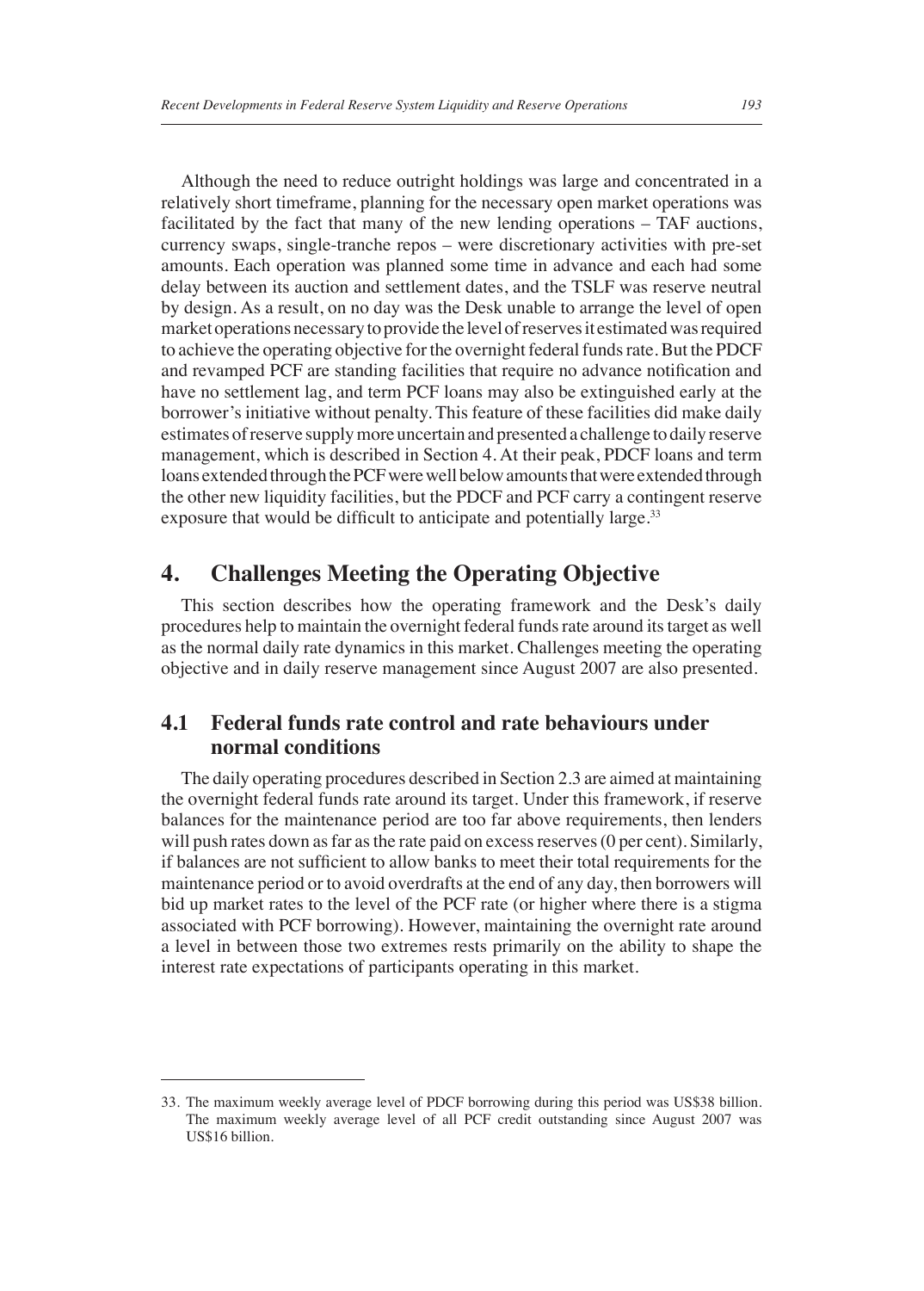For an individual bank that has not yet accumulated enough reserves to meet all its requirements in the maintenance period that is underway, a decision whether to borrow or lend in the federal funds market on the current day, rather than wait until a day later in the same period to adjust its reserve position, will depend importantly on its expectations for rates on later days in the period relative to current market rates.<sup>34</sup> Through this mechanism, expectations for rates later in the maintenance period can strongly influence current rates, so long as banks retain sufficient scope for deferring or accelerating their accumulation of reserves in the period for meeting their requirements. While empirical studies have found that historically there have been persistent unexplained patterns to daily average federal funds rates by day in the maintenance period cycle – which suggest that a pure 'martingale' process for determining current market rates does not hold in the US case – future rate expectations undoubtedly are an important determinant of current rates.<sup>35</sup>

To maintain market rates around the policy objective, central banks with frameworks similar to the current Federal Reserve structure – featuring reserve requirements, multi-day maintenance periods, and standing facilities at which banks can borrow or lend with the central bank – ensure as best they can that expectations for rates on future days in the maintenance period are around the target rate. Often this involves setting the rates on standing facilities in a symmetric fashion around the policy objective and using discretionary operations to provide an expected level of reserves consistent with the maintenance period requirements. With the probabilities that banks will experience either a reserve deficiency or surplus over the maintenance period being roughly equal, and the costs associated with these outcomes symmetric around the policy rate, in a competitive market expected future rates should align with the policy objective.

The Desk's standard approach has been to aim to provide a level of reserves that at the end of each maintenance period is close to requirements (allowing for those frictional sources of excess demand). But given that banks have no opportunity to earn interest on any excess reserves they might hold, the cost of holding excess reserves is generally greater than that associated with being deficient, which according to the preceding description of rate determination should impart some

<sup>34.</sup> In the US case, banks have limited or no scope for either altering the level of reserve balances they must hold to meet their requirements (remunerated or not) or for adjusting their reserve positions via participation in open market operations with the central bank at established rates. Adjusting their reserve position in the market at a future date is the only alternative to doing so in the market on the current day. These alternative options are features of operating frameworks of other central banks; the rates associated with their use can also influence current market rates.

<sup>35.</sup> A fact demonstrated by the many instances when widely-held expectations that the funds rate target would be changed mid-period strongly influenced rates in days ahead of the expected policy switch.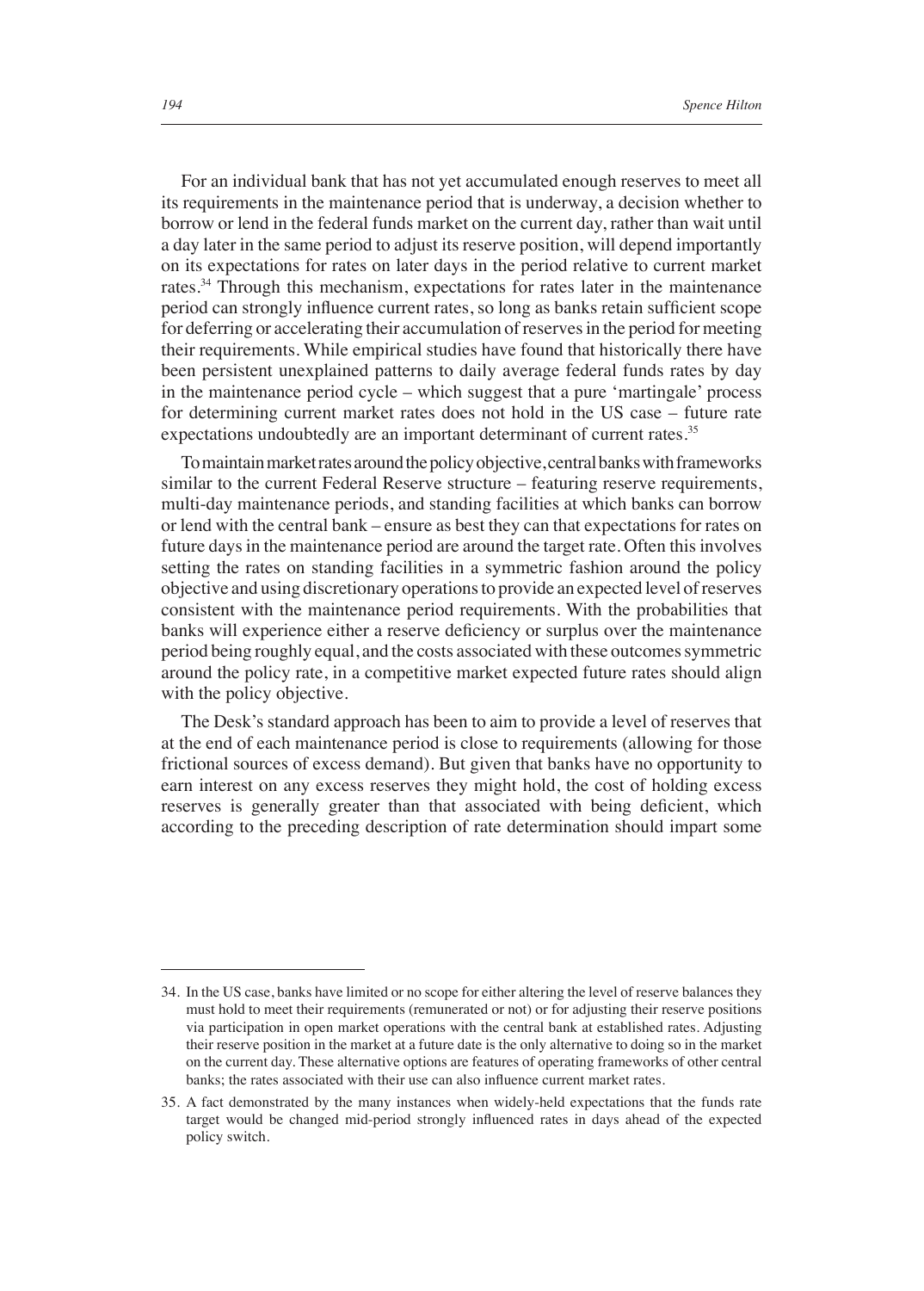downward bias in rates relative to the operating target.36 A factor that may help maintain rate expectations more closely around the target is the Desk's daily finetuning of reserve supply, and its demonstrated willingness to respond to deviations in the rate from the target by adjusting daily reserve supply in a way that ultimately induces rate movements in the other direction. $37$  This behaviour helps ensure that the balance of risks for future rates is centred around the target level, which can in turn influence current rates.

Historically there have been distinct intraday rate patterns in the US market.<sup>38</sup> The funds rate normally exhibits very low volatility from the time trading begins in the morning until late-afternoon. Most intraday volatility in the rate is observed late in the trading session, especially in the last hour or so, after payment flows involving transactions of banks' customers are completed and banks are making final adjustments to their reserve balances. At this point in the day, very abrupt and erratic rate movements can occur when individual banks are faced with the possibility of ending overdrawn or accumulating unwanted excess levels for the period. But even on days when aggregate reserve supply ultimately has proven to be sufficiently low or high relative to requirements so as to induce sharp rate movements, rate volatility has generally been confined to trading very late in the session.

 $E(r_{\text{setlement day}}) = E(D)^* r^d + E(X)^* r^x$ , where:

 $E(r_{setrement day})$  is the level of the funds rate expected to prevail on the maintenance period settlement day;

 $r^d$  is the primary credit discount rate;

 $r^x$  is the rate paid on excess reserves;

 $E(D)$  represents the expected likelihood that final reserve levels will be below the point at which all requirements are just met (the 'neutral' level of reserves); and

 $E(X)$  represents the expected likelihood that final reserve levels will be above requirements.

In operating systems with a symmetric interest rate corridor around the desired market rate, and in which the central bank aims to provide enough reserves for all banks to meet requirements with minimal excess reserves, and where reserve shocks are symmetric (that is,  $E(D) = E(X) = 50$  per cent), the expected market rate on the settlement day should be the policy rate. But with this formulation, in the US case, where  $r^x$  is 0 and  $r^d$  is above but generally closer to the target, the expected rate would be below the target rate.

- 37. However, it is not generally possible to control with any precision the extent of the eventual rate response to these daily adjustments to reserve supply, and so the potential for substantial overshooting of rates is high.
- 38. A discussion of intraday rate behaviours and volatility in the overnight federal funds market is found in Bartolini *et al* (2005).

<sup>36.</sup> A more formal representation for the market rate expected for the maintenance period settlement date is: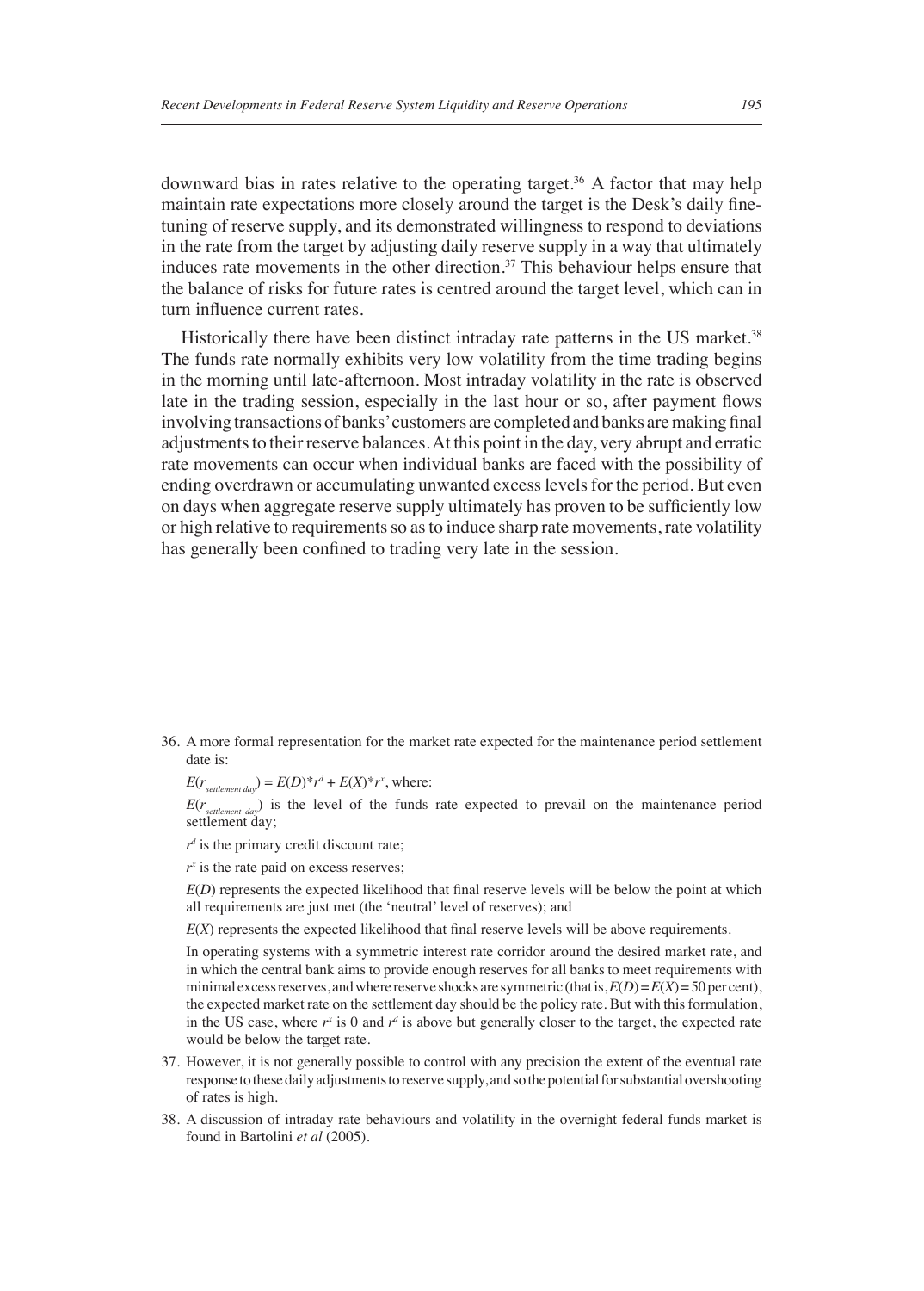### **4.2 Challenges since August 2007**

### *4.2.1 Sources of pressure on overnight rates*

The period since August 2007 has been marked by a dramatic increase in the volatility of the overnight federal funds rate. While most of this volatility has remained confined to trading late in the session, there has been a significant rise in volatility earlier in the day as well.

As trading activity in unsecured term funding markets contracted, both borrowing and lending banks turned to overnight markets to meet more of their funding and investments needs, but the effects were not equally felt. The daily funding uncertainties that banks with structural deficiencies faced dominated, and the overnight funds rate frequently traded with a strong premium, particularly in early trading hours (Figure 4). Several factors contributed to this pattern. As a group, European-based institutions operating through US affiliates or directly in European markets are structurally short US dollars. Their demand for funding early in the trading session can be inelastic both because they wish to meet a significant portion of their daily needs while home markets remain open and because they may lack deep trading lines with some US regional banking institutions that are important providers of market liquidity later in the trading session. Moreover, because many of these US affiliates have low requirements, their reserve management flexibility is further limited. The resulting upward pressure on funding rates was even more dramatic



**Figure 4: Overnight Federal Funds Rate Spread**

Source: Federal Reserve Bank of New York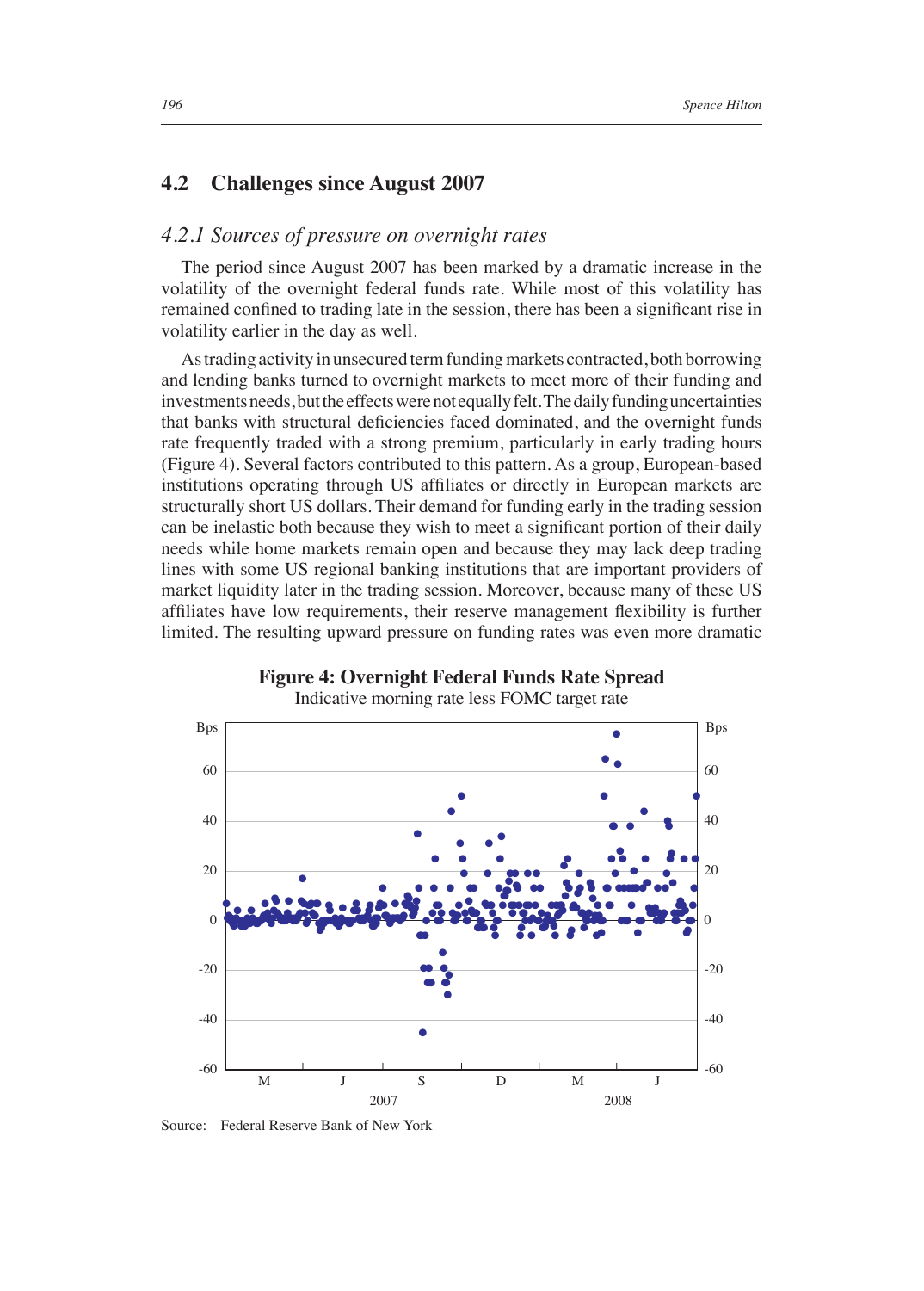in the closely-linked overnight market for eurodollars in Europe ahead of trading in the federal funds market (Figure 5).



**Figure 5: Overnight LIBOR less Morning Federal Funds Rate**

Sources: Bloomberg; Federal Reserve Bank of New York

At the same time, institutions with surplus funds were not willing to lend these funds despite these upward rate pressures, even when reasonably certain that lower rates would dominate later in the day. Many were constrained in their ability to expand their balance sheet to take advantage of favourable rates, and they faced heightened uncertainties about their own funding requirements and payment flows. Available evidence also suggests that the stigma associated with use of the discount window (PCF) increased amidst the financial market turmoil, which made borrowers and lenders alike more cautious in preserving liquidity intraday. Concerns about the credit risk of borrowers appeared to be a lesser cause of the new rate patterns seen in the overnight federal funds market, and there is little evidence that banks sought to hold higher levels of reserve balances at the end of each day in any systematic way.

#### *4.2.2 Desk responses*

The factors just described contributed to a recurring intraday pattern with rates close to the target in the morning and then drifting down later in the trading session (Figure 6). This pattern was most pronounced on days when trading flows were seasonally high and uncertain, for example around the end of the month. However, Desk efforts to ensure that rates remained around the target 'on average', over time if not each day, added to intraday rate volatility.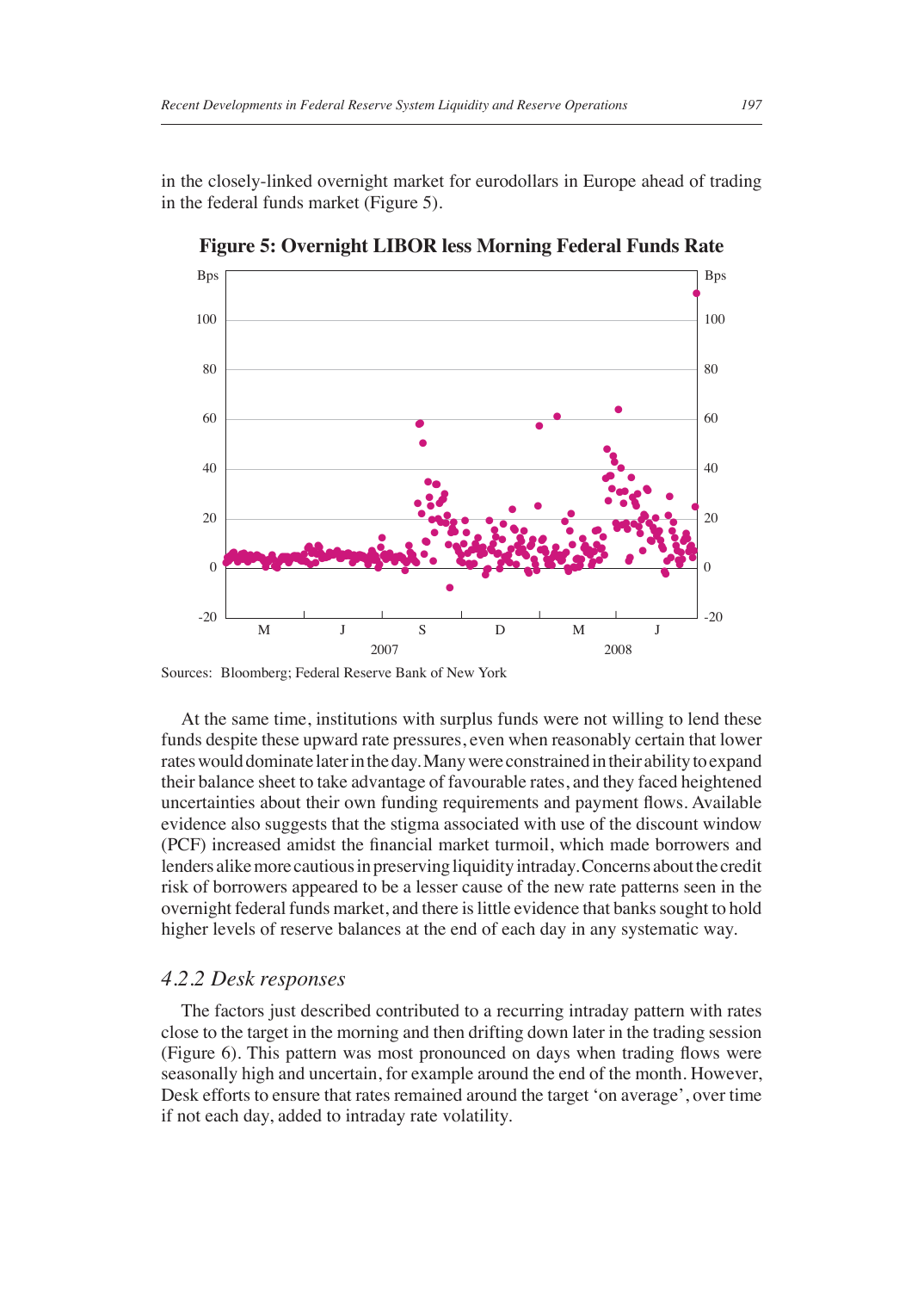

**Figure 6: Intraday Cumulative Federal Funds Rates**

Notes: Hourly cumulative average overnight federal funds rate less target rate of transactions brokered by ICAP. Data from September 2007 to June 2008 begin on 19 September 2007 and end on 1 June 2008 and exclude 31 December 2007. Source: ICAP

In the two-week reserve maintenance period ending 15 August, underway when financial market stresses first appeared in the US overnight funding market on 9 August, the Desk responded extremely aggressively, so that by the next day the accumulated level of reserves far exceeded the amount needed for all banks to meet their remaining period requirements, and it operated outside of its normal intervention timeframe to stress its commitment to combat upward rate pressures. For the remainder of that period the average funds rate was very low, with some late-day trading occurring at rates near zero. Subsequently, while the Desk aimed to provide a more neutral level of reserves with respect to maintenance period requirements, for several maintenance periods it remained particularly responsive to bouts of upward rate pressure in its daily reserve provisions. As a result, the overnight funds rate was on average below the target for a period of several weeks. More generally since August 2007, the Desk has resisted alternating bouts of high and low rates by leaving either unusually elevated or low daily reserve levels with much greater frequency than before. Even so, with the exception of the 15 August maintenance period, period average levels of reserves provided were generally close to levels of requirements and normal frictional levels of excess demand (Figure 7).

For the most part, the operations of the new discretionary liquidity facilities created by the Federal Reserve did not have a direct impact on the behaviour of the overnight rate. But the standing facilities, both the PDCF for the dealers and term loans under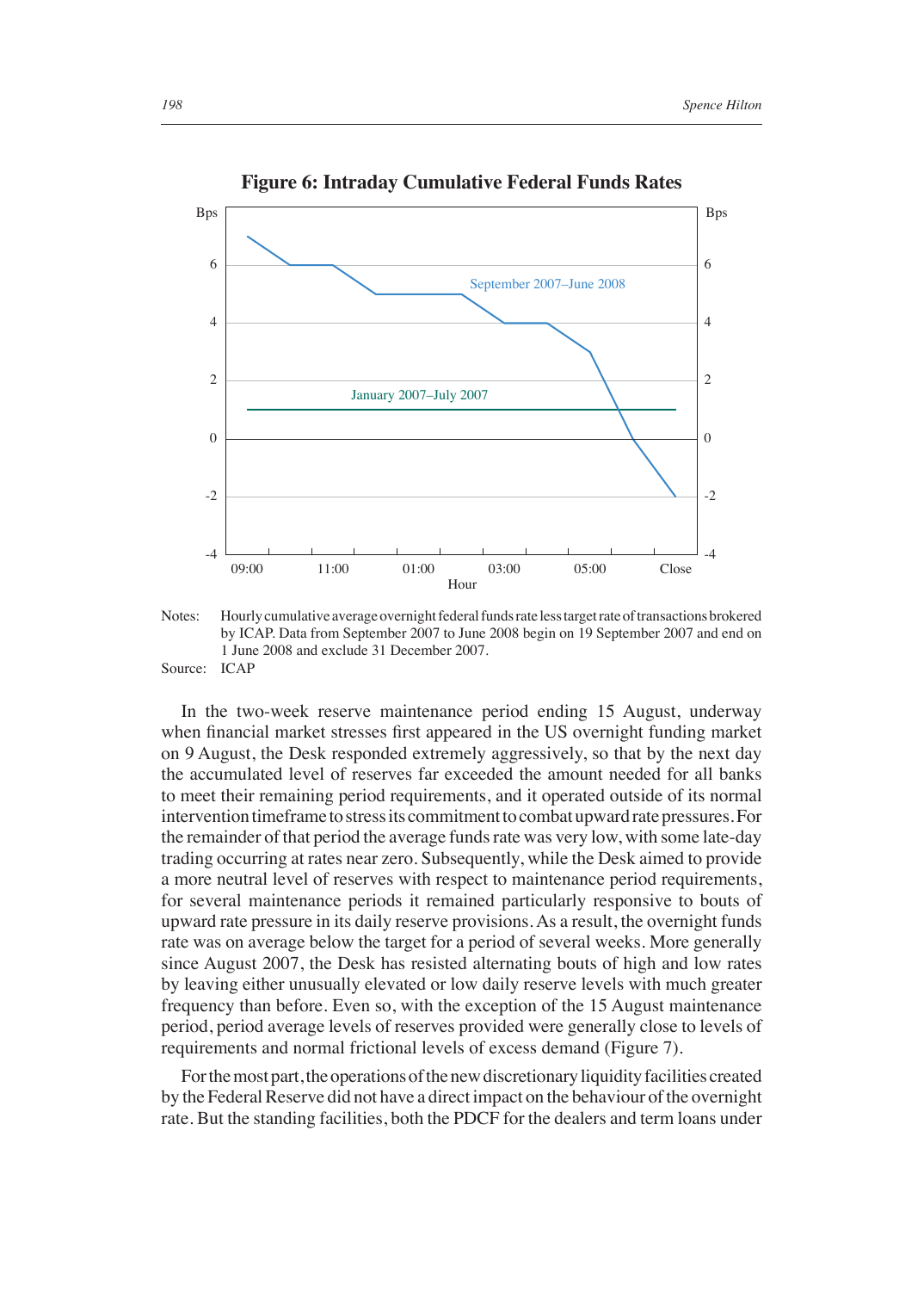

**Figure 7: Average Excess Reserves during the Maintenance Period** Bi-weekly

2

4

6

8

the PCF for banks, complicated daily reserve management because reserve supply forthcoming from these facilities was uncertain. Managing daily reserve supply and the funds rate required making projections of both overnight PDCF borrowing and changes to the level of term PCF loans outstanding. On occasion large overestimates or under-estimates of daily borrowing levels did occur.<sup>39</sup>

2007 2008

0 ll ll l

M J S D M

The volatility in rates stemming from all the above factors was exacerbated both by the absence of any floor on market rates, given excess reserves are not remunerated, and by the stigma associated with using the discount window. Daily trading ranges show a sharp increase in the incidence of extreme values both above and below the target rate. This volatility reflected both the increased frequency with which the Desk engineered either high or low daily balances to counter rate pressures, as well as the structure of the standing facilities (Figure 8). Nonetheless, despite the elevated levels of intraday and interday rate volatility, the overnight rate – when averaged over longer periods of time – generally was around the target (Figure 9).

0

J

Source: Federal Reserve Bank of New York

<sup>39.</sup> Unlike reasons for borrowing at the PCF pre-August 2007, borrowing at the PDCF and term borrowing under the modified PCF were not usually associated with a shortfall of aggregate reserve supply, nor were they influenced by current conditions in the overnight federal funds market. Desk reserve projections and operations were contingent on estimates for this borrowing, just as they always are on estimates for autonomous factors.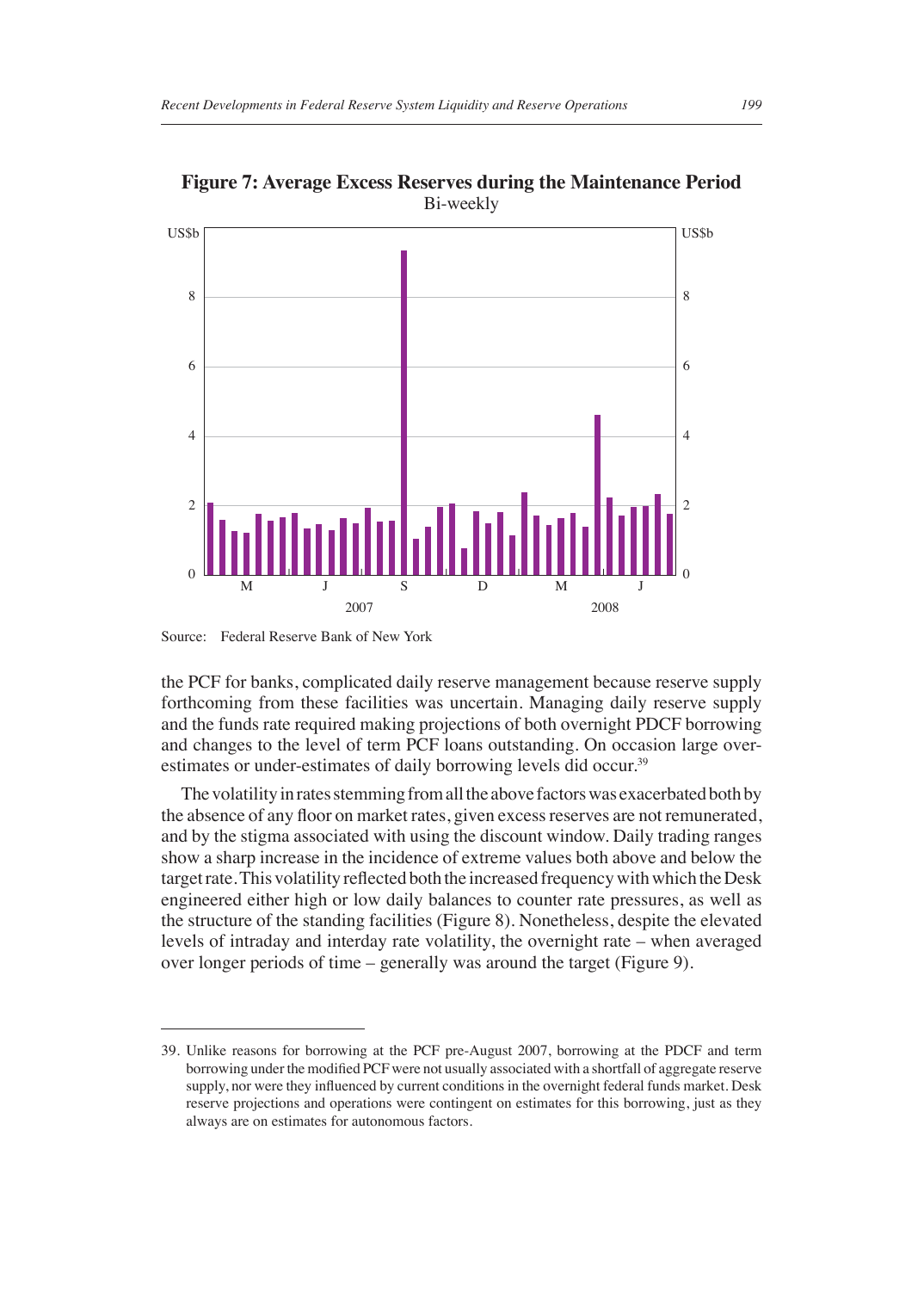

**Figure 8: Federal Funds and Primary Credit Facility Rates**

Source: Federal Reserve Bank of New York

**Figure 9: Daily Average Overnight Federal Funds Rate less Target Rate**



Source: Federal Reserve Bank of New York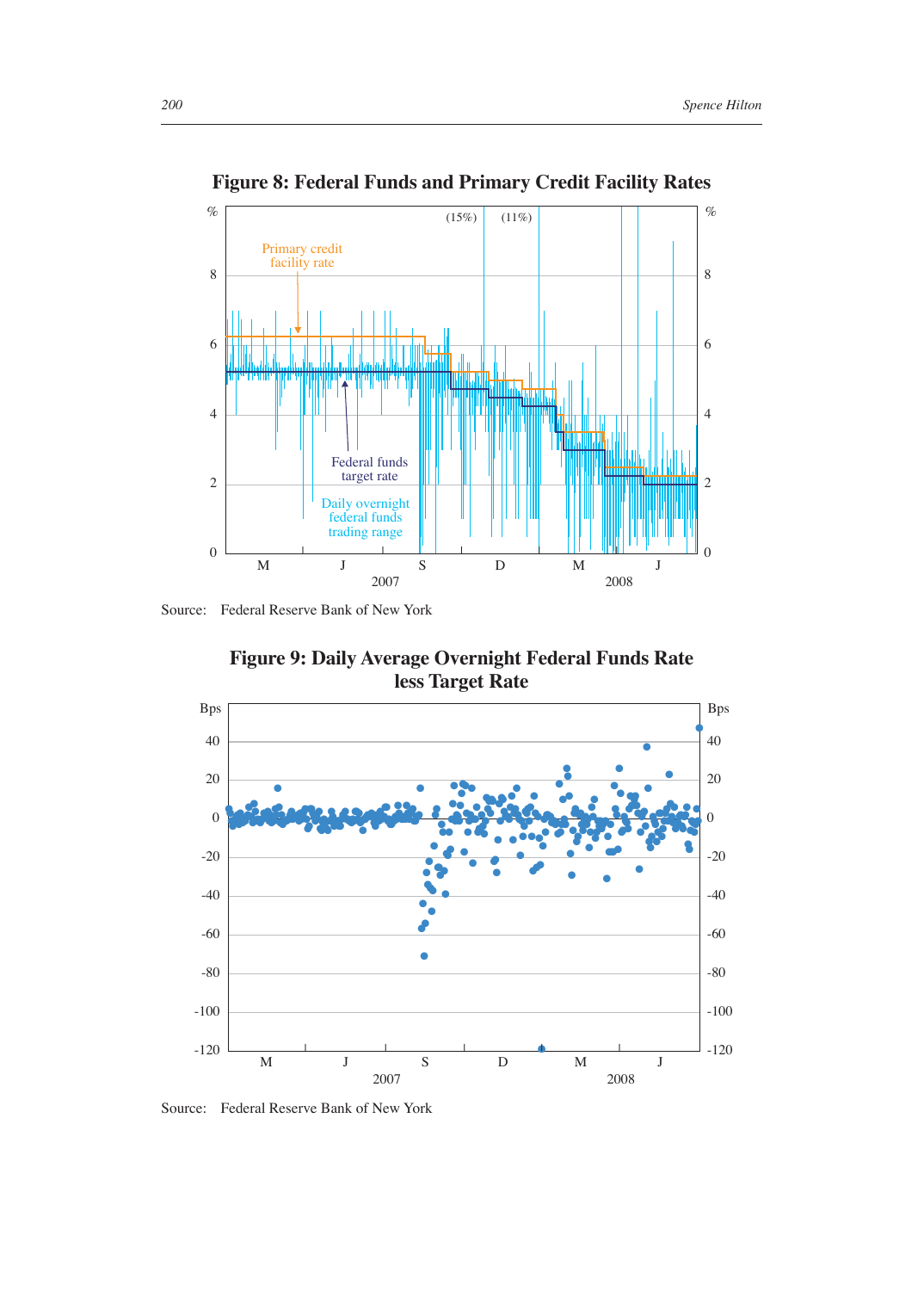## **5. Future Considerations**

Experiences with reserve operations since the onset of financial market turmoil highlight several important issues regarding the management of the balance sheet. These include: how a significant further expansion of credit on the Federal Reserve balance sheet could be offset or accommodated if it were needed, the ultimate disposition of the new liquidity facilities and their coordination with conventional reserve operations, and the composition of the portfolio of assets held by the Federal Reserve in a new steady state. Financial market conditions have not returned to their pre-August 2007 state, and lessons from the use of new liquidity innovations are still being absorbed, so only some general observations can be offered at this time. The *Financial Services Regulatory Relief Act of 2006* amended the FRA to provide explicit authority to pay interest on all balances held by depository institutions at the Federal Reserve, beginning in October 2011. That authority could have an important influence on possible outcomes.

The fact that the Federal Reserve had accumulated a substantial portfolio of outright holdings of Treasury securities on its balance sheet as of mid 2007 enabled it to fully fund the expansion of the new liquidity facilities in the manner that it did, and the availability of those holdings influenced the design of some of the new liquidity facilities in important ways. Despite the presence of a still large unused pool of Treasury holdings as of June 2008, experience since August 2007 shows that even larger expansions of credit by the Federal Reserve through non-traditional facilities must be viewed as a possibility, however unlikely. Moreover, as a general operating principle, a central bank may not wish for its ability to address financial market strains through its extension of credit to be impeded by the size of its existing portfolio or other balance sheet constraints.

Other central banks have used various methods to support or offset a large expansion of assets on their balance sheets, albeit under different circumstances, and their use could be explored by the Federal Reserve. In some instances, the fiscal authority has increased its issuance of debt to the public, and placed the additional funds raised in its deposit account at the central bank in an amount corresponding to the expansion of assets on the central bank's balance sheet. Alternatively, some central banks have issued their own marketable debt in considerable amounts to sterilise the reserve effects of an expansion of assets. Either approach would raise important policy questions, would require close coordination with the fiscal authority's debt management, and involve new operating practices. Further options for supporting a sustained expansion of the balance sheet become possible with payment of interest on reserves. With that authority, several mechanisms could be devised to insulate market rates from the effects of a large increase in reserve supply, such as would occur with a significant expansion of central bank credit, even if left unsterilised.

Most of the new liquidity facilities introduced since August 2007, when first announced, were described as being temporary programs. Two facilities, the TSLF and the PDCF, were established under provisions of the FRA which require 'unusual and exigent circumstances' for their lending. An eventual phase-out of any of the new liquidity facilities will entail making judgments about the absence or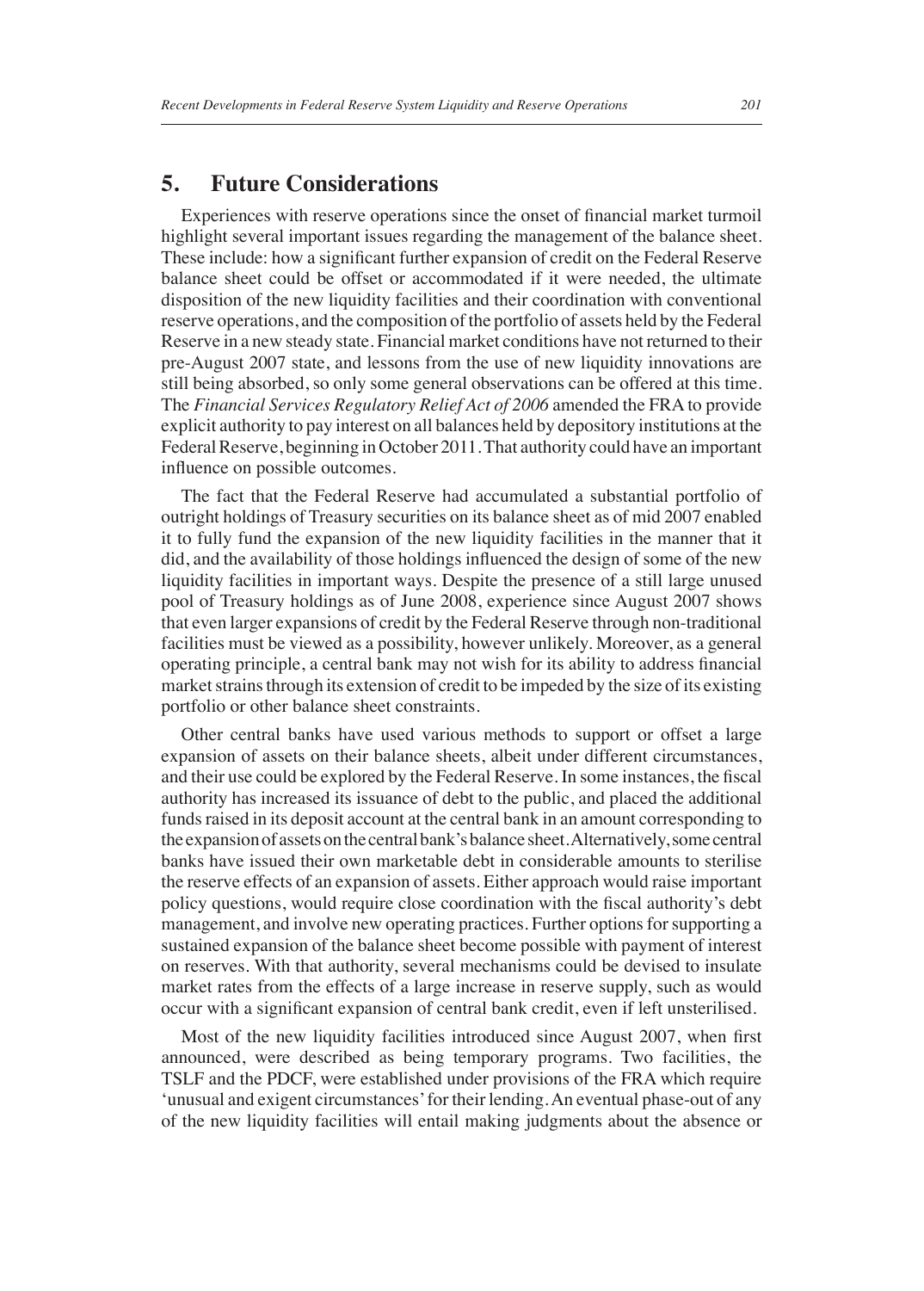persistence of the market conditions that gave rise to their creation, but for which few objective measures may be available. Use of the facilities themselves may offer some guidance, although for standing facilities in particular (and even for the new discretionary auction facilities which serve as market backstops), actual use may not always be a reliable measure of underlying market risks.

Policy-makers could explore the possibility of maintaining some of these facilities in a more permanent state, either in their present form or with structural modifications, with corresponding changes to the regulatory and supervisory environment as may be necessary. In the case of the TAF, the possibility of a permanent facility was recognised in the initial announcement, which reads: 'Experience gained under this temporary program will be helpful in assessing the potential usefulness of augmenting the Federal Reserve's current monetary policy tools … with a permanent facility for auctioning term discount window credit'.40 If made permanent, such a program could take several forms. For example, it could be an off-the-shelf option that is employed only when market conditions warrant or it could be employed from time to time on a planned basis to maintain operational readiness.

Maintaining a large volume of TAF loans outstanding on a permanent basis might not provide any further ability to address market stress than simply having a facility that is small under normal conditions, but which would be expanded significantly when needed. Having regular TAF auctions that are large but fixed in size could serve as a liquidity backstop for individual banks, even ones that did not regularly fund themselves in this way. However, in the absence of a substantial increase in auction amounts, such a facility might be much less effective in addressing periods of general market stress that affect a wide range of financial institutions simultaneously. Maintaining a large volume of TAF loans on a permanent basis would introduce additional collateral and counterparty risk management issues for the central bank. It could also foster reliance by banks on direct central bank credit which is unnecessary in normal periods.

Any winding-down of new liquidity facilities will need to be coordinated with operations to re-stock conventional assets in the portfolio. In the past, the need to expand outright holdings has been driven mainly by growth in banknotes outstanding, which even during years of peak growth was fairly gradual. The largest volume of secondary market purchases in any one year was US\$61 billion, made in 2001.<sup>41</sup> An expansion of outright holdings to offset a large and rapid decline in lending through new liquidity facilities would be without precedent.

The composition of the assets traditionally held in the portfolio – outright holdings of Treasury securities and repos against Treasury and agency debt – could be reviewed based on experiences gained managing the portfolio since August 2007. Those experiences have underscored the importance of maintaining a very liquid

<sup>40.</sup> Board of Governors of the Federal Reserve System (2007).

<sup>41.</sup> This figure only includes purchases made outright in the secondary market and does not include purchases made directly with foreign central banks. A large portion of the purchases in 2001 offset redemptions that were made to conform to portfolio limits on holdings of individual issues. The largest net expansion in outright holdings in any one year was US\$51 billion in 2004.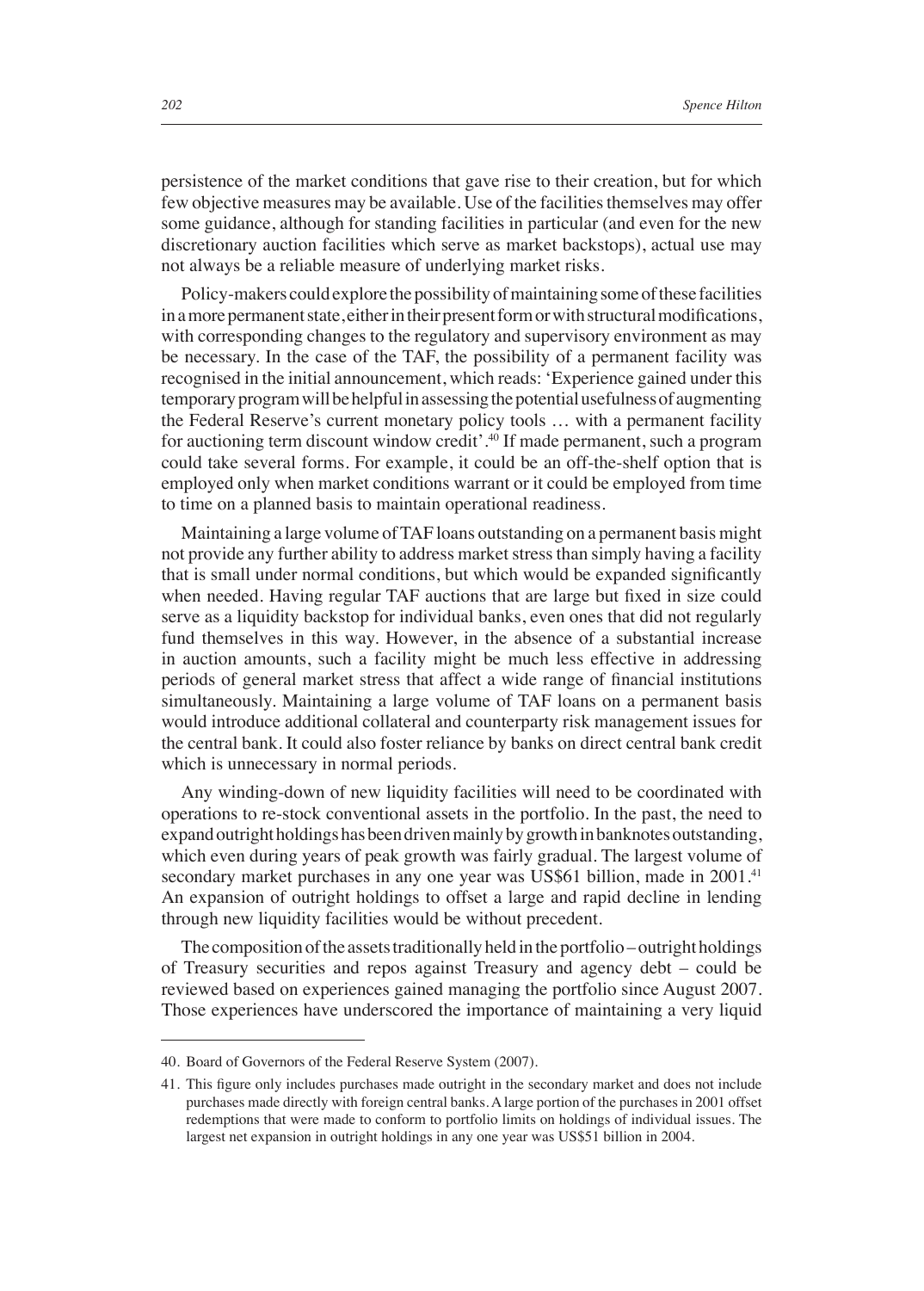portfolio, that is, one which can be reduced on a large scale within short timeframes with minimum disruption to the markets in which the central bank operates. Either maintaining a much higher level of repos in the portfolio or holding an even greater share of outright holdings in the form of shorter-term Treasury bills could add to portfolio liquidity, although other portfolio or operational considerations could also influence this composition. Alternatively, operating regimes that become feasible with authority to pay interest on reserves, or a more developed capacity to create liabilities on the balance sheet on a large scale, could affect the minimum liquidity requirements for the Federal Reserve's portfolio.